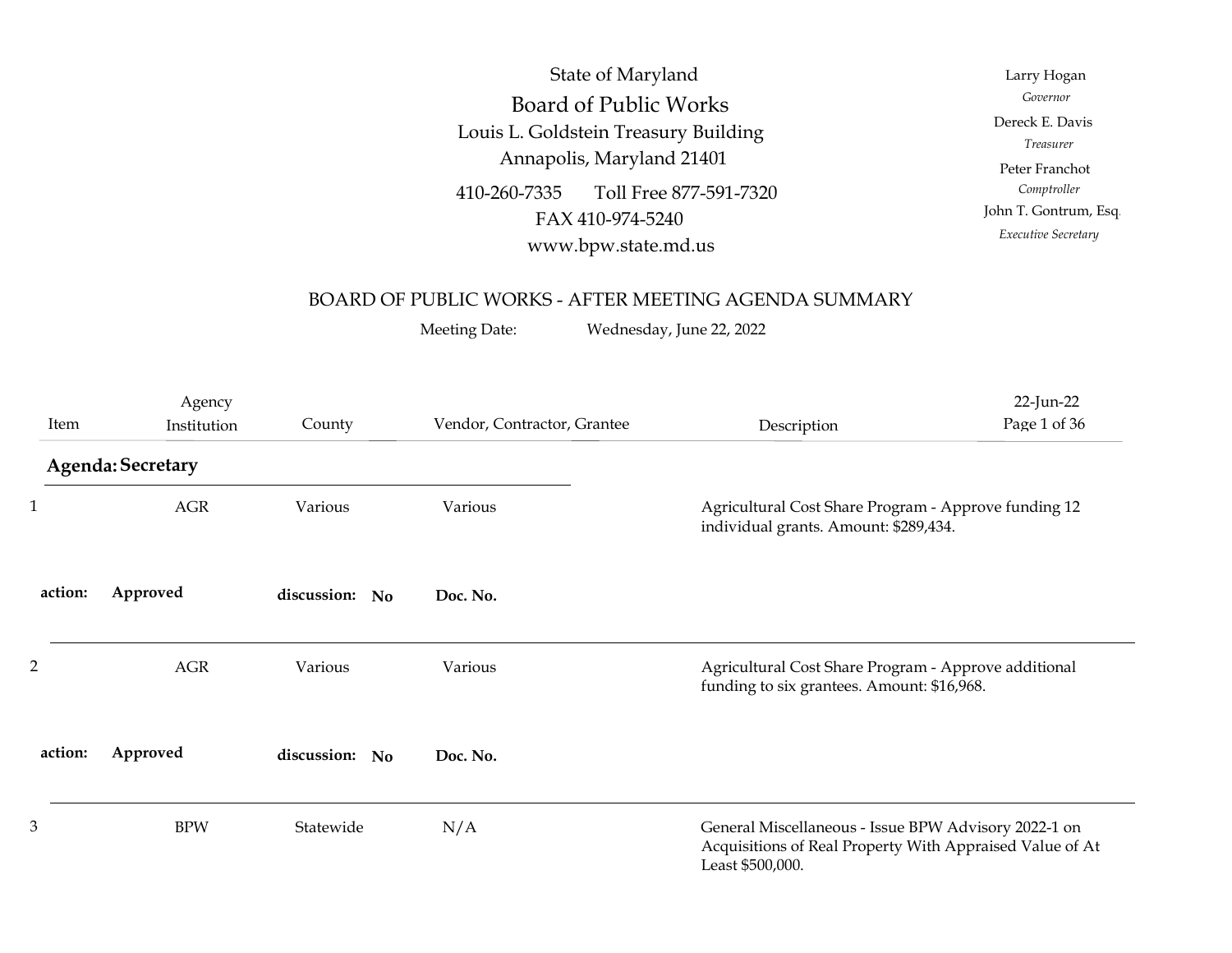| Item    | Agency<br>Institution | County         | Vendor, Contractor, Grantee                                                            | 22-Jun-22<br>Page 2 of 36<br>Description                                                                                                                                                                                                                                                                                                                                                                                                                                          |
|---------|-----------------------|----------------|----------------------------------------------------------------------------------------|-----------------------------------------------------------------------------------------------------------------------------------------------------------------------------------------------------------------------------------------------------------------------------------------------------------------------------------------------------------------------------------------------------------------------------------------------------------------------------------|
| action: | Approved              | discussion: No | Doc. No.                                                                               |                                                                                                                                                                                                                                                                                                                                                                                                                                                                                   |
|         | BPW/PROC              | Statewide      |                                                                                        | Procurement Agency Activity Reports                                                                                                                                                                                                                                                                                                                                                                                                                                               |
|         | <b>DOT</b>            |                | Department of Transportation                                                           | August 2021 - January 2022<br>(Revised)                                                                                                                                                                                                                                                                                                                                                                                                                                           |
|         | <b>DOT</b>            |                | Department of Transportation                                                           | February - March 2022                                                                                                                                                                                                                                                                                                                                                                                                                                                             |
| action: | Approved              | discussion: No | Doc. No.                                                                               |                                                                                                                                                                                                                                                                                                                                                                                                                                                                                   |
| 5       | BPW/WET               | Various        |                                                                                        | Wetlands Licenses - Approve four wetlands licenses for<br>various projects.                                                                                                                                                                                                                                                                                                                                                                                                       |
|         |                       | Dorchester     | 1. Maryland Department of<br>Transportation State Highway<br>Administration (MDOT SHA) | 21-1012                                                                                                                                                                                                                                                                                                                                                                                                                                                                           |
|         |                       | Dorchester     | 2. Edwin Lewis                                                                         | 21-1309; Wetlands created: 24,000<br>sq. ft.                                                                                                                                                                                                                                                                                                                                                                                                                                      |
|         |                       | Kent           | 3. The Wharf at Handy's Point,<br>Inc.                                                 | 21-1251                                                                                                                                                                                                                                                                                                                                                                                                                                                                           |
|         |                       | Worcester      | 4. Martha's Landing LLC                                                                | 21-0473                                                                                                                                                                                                                                                                                                                                                                                                                                                                           |
| action: | Approved              | discussion: No | Doc. No.                                                                               |                                                                                                                                                                                                                                                                                                                                                                                                                                                                                   |
|         | BPW/WET               | Anne Arundel   | Robb Merritt                                                                           | Wetlands License - #20-0187 - Wetlands Administrator's<br>recommendation to Revoke Emergency License #20-<br>0141EX due to licensee filling 3,435 sq. ft. over what was<br>authorized; MDE recommends modifying license to accept<br>the additional fill and require mitigation to offset the<br>impacts to shallow water habitat from that fill. If license<br>were to be modified rather than revoked, the Wetlands<br>Administrator advises deferring action on the license to |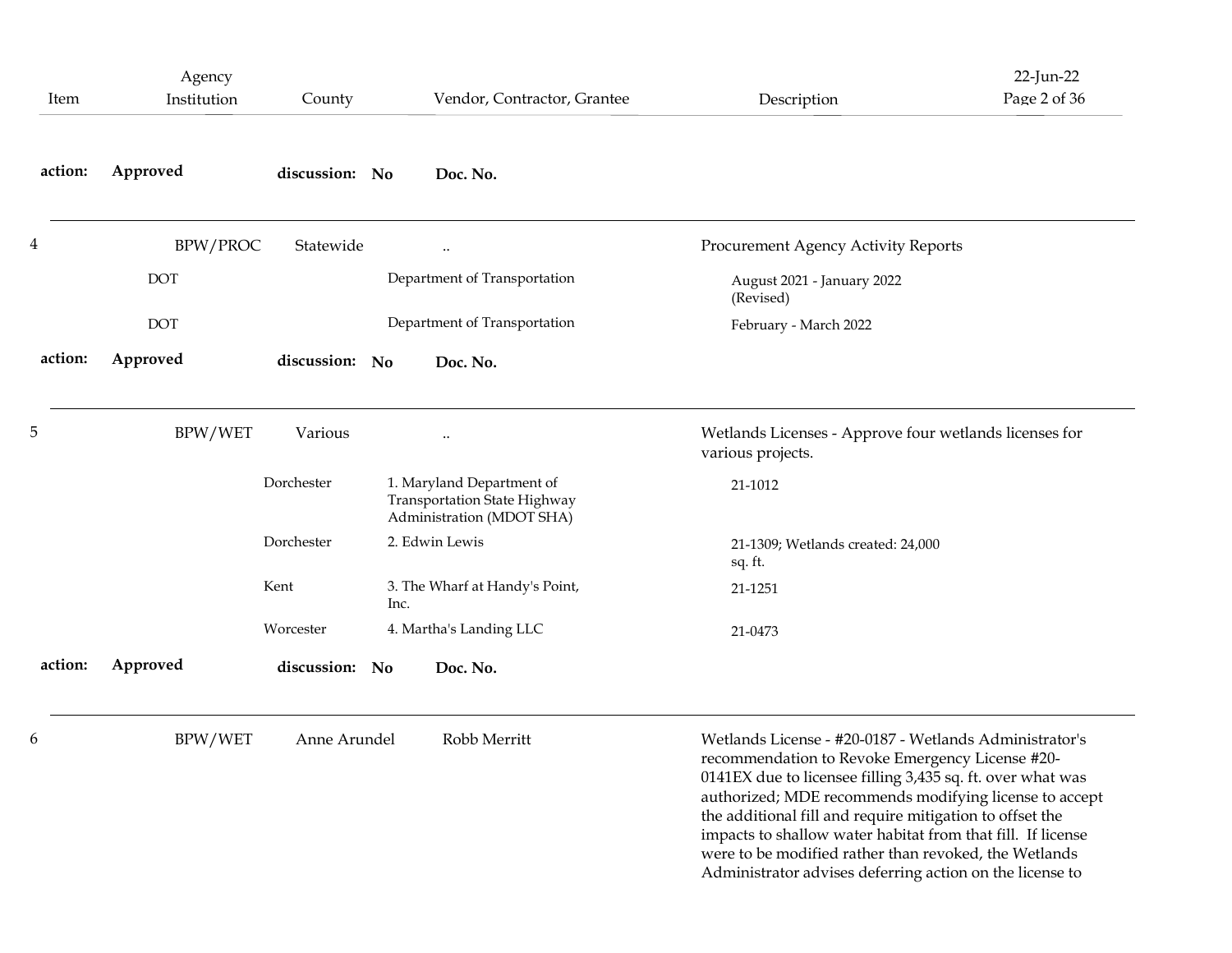| action: | Approved              | discussion: No        | Doc. No.                                 | Condemnation. Amount: \$8,567.                                                                                                                                                                                                                                                                                                                                                                                                                                               |                           |
|---------|-----------------------|-----------------------|------------------------------------------|------------------------------------------------------------------------------------------------------------------------------------------------------------------------------------------------------------------------------------------------------------------------------------------------------------------------------------------------------------------------------------------------------------------------------------------------------------------------------|---------------------------|
| 8       | <b>HCD</b>            | <b>Baltimore City</b> | Reservoir Hill Limited Partnership<br>XI | Loan - Rental Housing Production Program - Approve the<br>release of one parcel in a group of scattered parcels<br>acquired as part of the Project C.O.R.E. Initiative secured<br>by a 1999 deed of trust lien. The property is subject to a<br>Petition for Condemnation and HCD will accept Fair<br>Market Value for the property, using the funds to pay<br>down the principal on the loan (1210 Mosher Street,<br>Baltimore), and assenting to the City's acquisition by |                           |
| action: | Approved              | discussion: No        | Doc. No.                                 |                                                                                                                                                                                                                                                                                                                                                                                                                                                                              |                           |
|         | <b>DBM</b>            | Statewide             | N/A                                      | General Miscellaneous - Office of the Secretary and the<br>Fleet Administration Unit - Approve the Motor Vehicle<br>Purchase Standards FY 2023.                                                                                                                                                                                                                                                                                                                              |                           |
| action: | Approved              | discussion: yes       | Doc. No.                                 | Revoke Emergency License #20-0141EX                                                                                                                                                                                                                                                                                                                                                                                                                                          |                           |
|         |                       |                       |                                          | provide time to structure an alternate mitigation plan to<br>that proposed by MDE.                                                                                                                                                                                                                                                                                                                                                                                           |                           |
| Item    | Agency<br>Institution | County                | Vendor, Contractor, Grantee              | Description                                                                                                                                                                                                                                                                                                                                                                                                                                                                  | 22-Jun-22<br>Page 3 of 36 |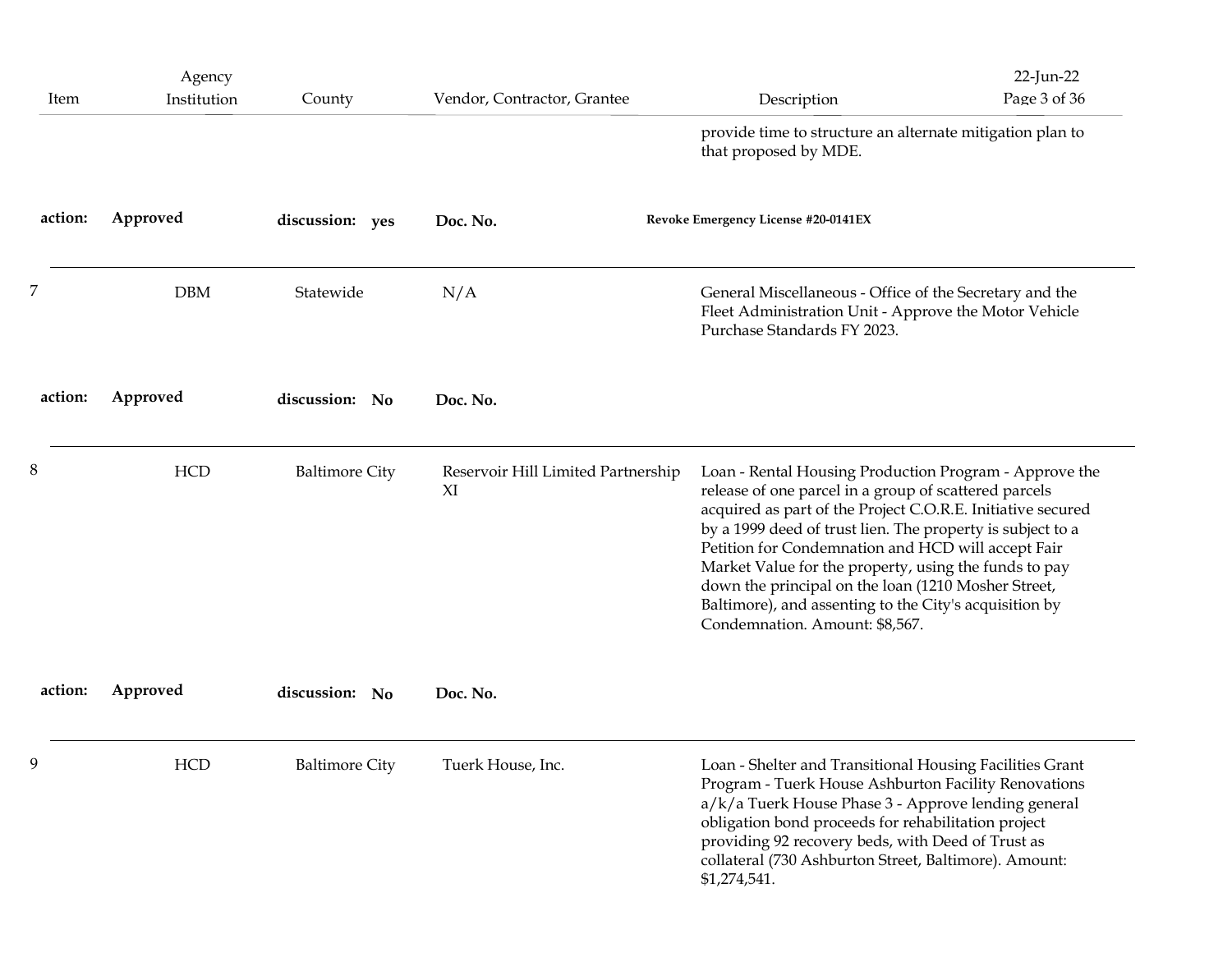| Item       | Agency<br>Institution | County          | Vendor, Contractor, Grantee                   | Description                                                                                                                                                                                                                                                                                    | 22-Jun-22<br>Page 4 of 36 |
|------------|-----------------------|-----------------|-----------------------------------------------|------------------------------------------------------------------------------------------------------------------------------------------------------------------------------------------------------------------------------------------------------------------------------------------------|---------------------------|
| action:    | Approved              | discussion: No  | Doc. No.                                      |                                                                                                                                                                                                                                                                                                |                           |
| 10         | <b>DENV</b>           | Statewide       | The Chesapeake Bay Trust                      | Grant - Bay Restoration Fund - Urban Trees Program - A<br>program created to foster community-based projects to<br>plant trees in underserved areas. Beginning in FY2023, the<br>Chesapeake Bay Trust shall make grants to qualified<br>organizations - Approve funding. Amount: \$10,000,000. |                           |
| action:    | Approved              | discussion: yes | Doc. No.                                      |                                                                                                                                                                                                                                                                                                |                           |
| 11         | <b>DENV</b>           | Various         | $\ddotsc$                                     | Grant - Bay Restoration Fund - Approve grant funding to<br>upgrade Onsite Sewage Disposal (Septic) Systems (OSDS)<br>with Best Available Technology for nitrogen removal and<br>make sewer connections. Amount: \$15,000,000.                                                                  |                           |
| <b>REV</b> |                       |                 | 01. Allegany County (Canaan                   |                                                                                                                                                                                                                                                                                                | \$135,000.00              |
|            |                       |                 | Valley Inst.)<br>02. Anne Arundel County      |                                                                                                                                                                                                                                                                                                | \$2,500,000.00            |
|            |                       |                 | 03. Baltimore County                          |                                                                                                                                                                                                                                                                                                | \$500,000.00              |
|            |                       |                 | 04. Calvert County                            |                                                                                                                                                                                                                                                                                                | \$1,600,000.00            |
|            |                       |                 | 06. Carroll County (Canaan<br>Valley Inst.)   |                                                                                                                                                                                                                                                                                                | \$325,000.00              |
|            |                       |                 | 05. Caroline County                           |                                                                                                                                                                                                                                                                                                | \$425,000.00              |
|            |                       |                 | 07. Cecil County                              |                                                                                                                                                                                                                                                                                                | \$875,000.00              |
|            |                       |                 | 08. Charles County                            |                                                                                                                                                                                                                                                                                                | \$500,000.00              |
|            |                       |                 | 09. Dorchester County                         |                                                                                                                                                                                                                                                                                                | \$900,000.00              |
|            |                       |                 | 10. Frederick County (Canaan<br>Valley Inst.) |                                                                                                                                                                                                                                                                                                | \$300,000.00              |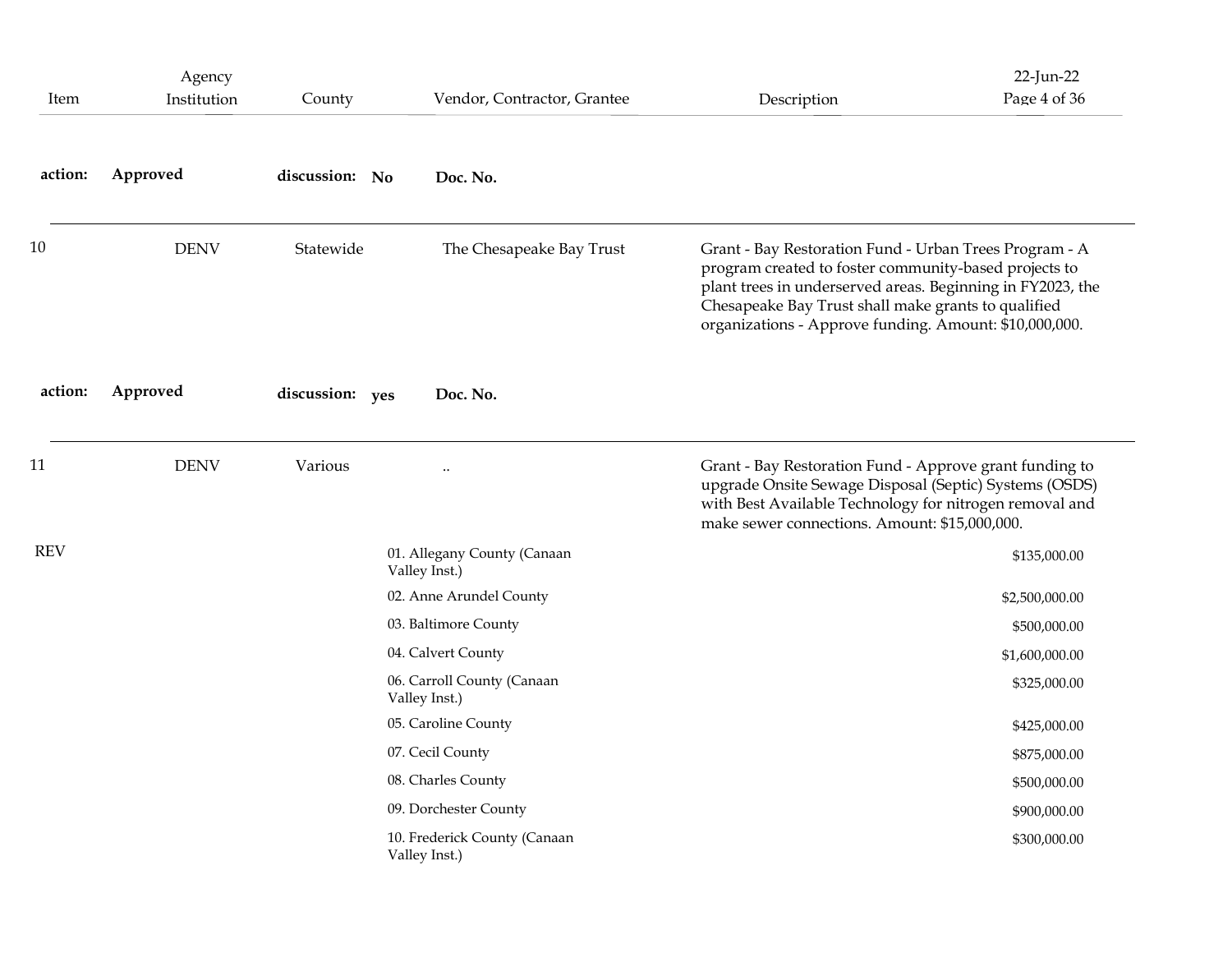| Item    | Agency<br>Institution | County         | Vendor, Contractor, Grantee                                  | 22-Jun-22<br>Page 5 of 36<br>Description                                                                                                                                                                                               |
|---------|-----------------------|----------------|--------------------------------------------------------------|----------------------------------------------------------------------------------------------------------------------------------------------------------------------------------------------------------------------------------------|
|         |                       |                | 11. Garrett County                                           | \$105,000.00                                                                                                                                                                                                                           |
|         |                       |                | 12. Harford County                                           | \$325,000.00                                                                                                                                                                                                                           |
|         |                       |                | 13. Howard County (Canaan<br>Valley Inst.)                   | \$175,000.00                                                                                                                                                                                                                           |
|         |                       |                | 14. Kent County                                              | \$375,000.00                                                                                                                                                                                                                           |
|         |                       |                | 15. Montgomery County<br>(Canaan Valley Inst.)               | \$200,000.00                                                                                                                                                                                                                           |
|         |                       |                | 16. Prince George's County                                   | \$135,000.00                                                                                                                                                                                                                           |
|         |                       |                | 17. Queen Anne's County                                      | \$1,400,000.00                                                                                                                                                                                                                         |
|         |                       |                | 18. Somerset County                                          | \$450,000.00                                                                                                                                                                                                                           |
|         |                       |                | 19. St. Mary's County                                        | \$1,600,000.00                                                                                                                                                                                                                         |
|         |                       |                | 20. Talbot County                                            | \$950,000.00                                                                                                                                                                                                                           |
|         |                       |                | 21. Washington (Canaan Valley<br>Inst.)                      | \$200,000.00                                                                                                                                                                                                                           |
|         |                       |                | 22. Wicomico County                                          | \$500,000.00                                                                                                                                                                                                                           |
|         |                       |                | 23. Worcester County                                         | \$525,000.00                                                                                                                                                                                                                           |
| action: | Approved              | discussion: No | Doc. No.                                                     |                                                                                                                                                                                                                                        |
| 12      | <b>MES</b>            | Somerset       | HDR Engineering, Inc.                                        | Architectural/Engineering - Eastern Correctional<br>Institution - Engineering services for the conversion of<br>existing equipment to operate on natural gas. Term: 10<br>months. Amount: \$484,649.                                   |
| action: | Approved              | discussion: No | Doc. No.                                                     |                                                                                                                                                                                                                                        |
| 13      | <b>MES</b>            | Frederick      | HRI Construction, LLC dba M2<br>Construction LLC in Maryland | Construction Contract Modification - Victor Cullen Youth<br>Center - Wastewater Treatment Plant ENR Upgrade -<br>Repair access road to the construction site due to a severe<br>rain event. Term: No Change (Original Term: 500 days). |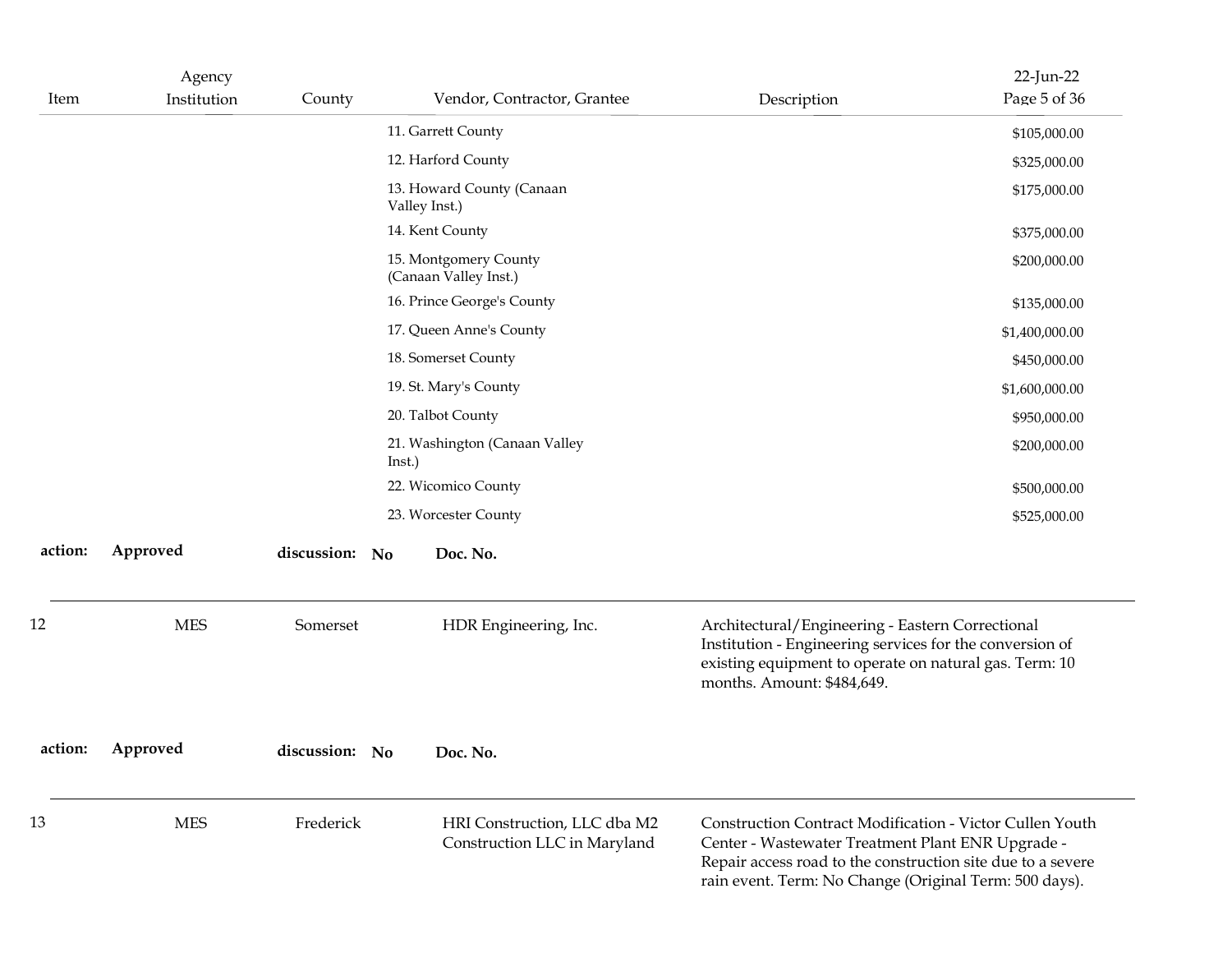| Item       | Agency<br>Institution           | County          | Vendor, Contractor, Grantee               | Description                                                                                                                                                                                                                                                                                                                                                                                                                                                                      | $22$ -Jun-22<br>Page 6 of 36 |
|------------|---------------------------------|-----------------|-------------------------------------------|----------------------------------------------------------------------------------------------------------------------------------------------------------------------------------------------------------------------------------------------------------------------------------------------------------------------------------------------------------------------------------------------------------------------------------------------------------------------------------|------------------------------|
|            |                                 |                 |                                           | Amount: \$79,385.78.                                                                                                                                                                                                                                                                                                                                                                                                                                                             |                              |
| action:    | Approved                        | discussion: No  | Doc. No.                                  |                                                                                                                                                                                                                                                                                                                                                                                                                                                                                  |                              |
| 14         | <b>MES</b>                      | Baltimore       | George, Miles & Buhr                      | Architectural/Engineering Modification - Woodstock Job<br>Corps Center - Wastewater Treatment Plant ENR<br>Upgrade - Engineering Services for additional construction<br>administration, design for relocated BGE transformer and<br>additional Geotech services. Term: 90 additional days.<br>Amount: \$99,530.                                                                                                                                                                 |                              |
| action:    | Approved                        | discussion: No  | Doc. No.                                  |                                                                                                                                                                                                                                                                                                                                                                                                                                                                                  |                              |
| 15         | <b>STADAUTH</b><br>Anne Arundel |                 | The Whiting-Turner Contracting<br>Company | Construction - Bid Package - Department of Legislative<br>Services Building Razing & Replacement (90 State Circle,<br>Annapolis) - Award Bid Package #2, includes masonry,<br>waterproofing, overhead doors and loading dock<br>equipment, drywall/framing/ceilings, fixed audience<br>seating, fire protection, mechanical/electrical/plumbing,<br>AV/telecom, public safety DAS, tunnel excavation and<br>final site utilites. Term 3/2022 - 12/2024. Amount:<br>\$52,590,671. |                              |
| <b>REV</b> |                                 |                 |                                           |                                                                                                                                                                                                                                                                                                                                                                                                                                                                                  |                              |
| action:    | Approved                        | discussion: yes | Doc. No.                                  |                                                                                                                                                                                                                                                                                                                                                                                                                                                                                  |                              |
| 16         | <b>DOHR</b>                     | N/A             |                                           | General Miscellaneous - Approval to pay a settlement of<br>all claims, including attorneys' fees, against the<br>respondents in In the Matter of the United States Equal<br>Employment Opportunity Commission and Jacqueline<br>Powell v. Department of Human Services and the                                                                                                                                                                                                   |                              |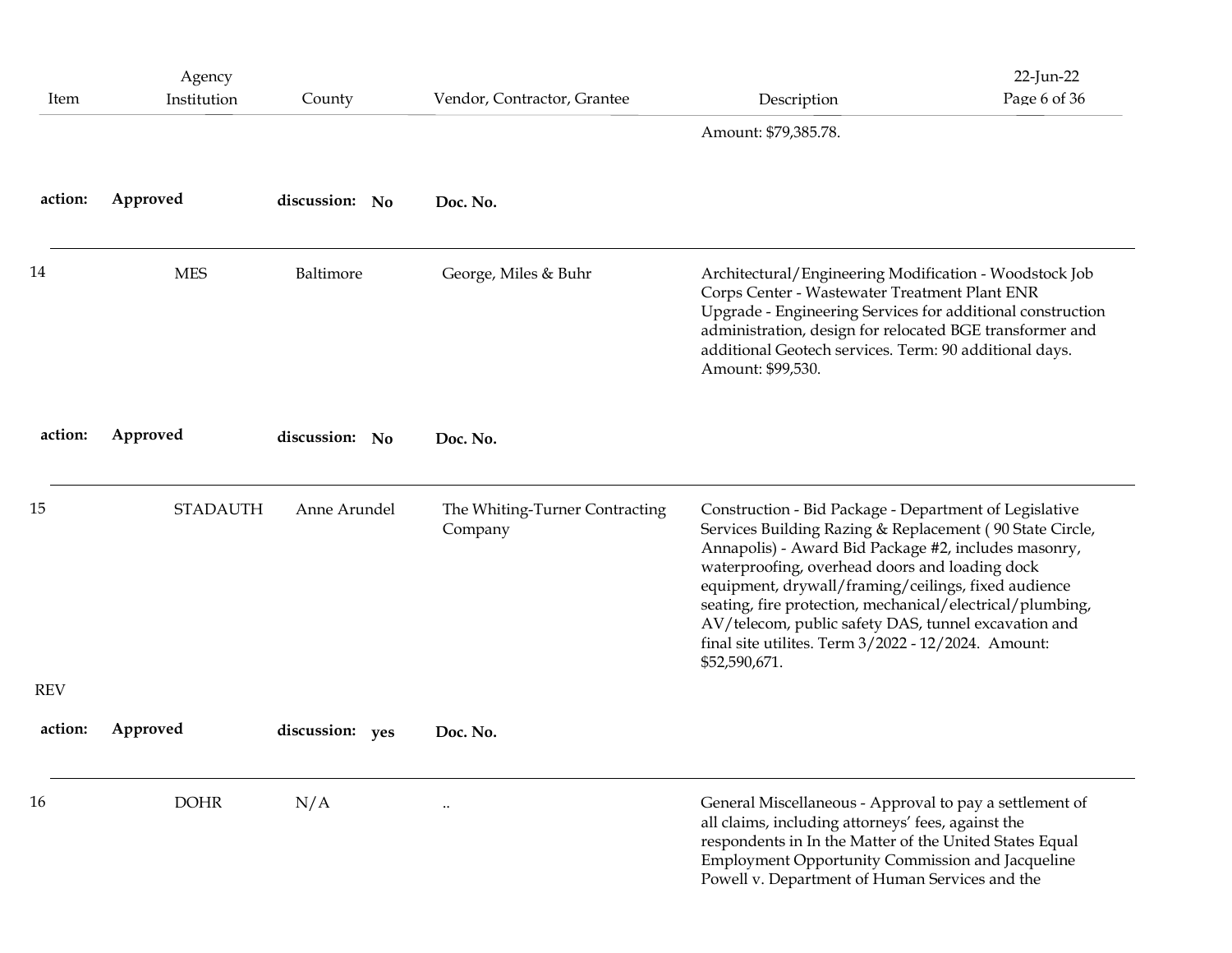| Item    | Agency<br>Institution | County          | Vendor, Contractor, Grantee                                           | Description                                                                                                                                                                                                                                                                                                                                         | 22-Jun-22<br>Page 7 of 36 |
|---------|-----------------------|-----------------|-----------------------------------------------------------------------|-----------------------------------------------------------------------------------------------------------------------------------------------------------------------------------------------------------------------------------------------------------------------------------------------------------------------------------------------------|---------------------------|
|         |                       |                 |                                                                       | Baltimore City Department of Social Services, EEOC,<br>Charge No. 531-2020-02596. Amount: \$94,000.                                                                                                                                                                                                                                                 |                           |
|         |                       |                 | Jacqueline Powell                                                     |                                                                                                                                                                                                                                                                                                                                                     | \$67,621.00               |
|         |                       |                 | Jacqueline Powell and Smithey<br>Law Group                            |                                                                                                                                                                                                                                                                                                                                                     | \$26,379.00               |
| action: | Approved              | discussion: yes | Doc. No.                                                              |                                                                                                                                                                                                                                                                                                                                                     |                           |
| 17      | <b>DOHR</b>           | N/A             | Cassandra Sutton and The<br>McCormick Law Firm, LLC, her<br>attorneys | General Miscellaneous - Approval to pay a settlement of<br>all claims, including attorneys' fees, against the defendant<br>in Cassandra Sutton v. Maryland Department of Human<br>Services, Circuit Court for Baltimore City, Case No. 24-C-<br>18-007031. Amount: \$68,000.                                                                        |                           |
| action: | Approved              | discussion: yes | Doc. No.                                                              |                                                                                                                                                                                                                                                                                                                                                     |                           |
| 18      | <b>SHERIFF</b>        | Charles         | McGillivary Steele Elkin, LLP                                         | General Miscellaneous - State Insurance Trust Fund -<br>Approval to pay a settlement of all claims, including<br>claims for attorney's fees, against defendant in the matter<br>of Aaron Gamble v. Charles County, Maryland, et al.,<br>United States District Court for the District of Maryland,<br>Case No. 8:20-cv-03126-PWG. Amount: \$40,000. |                           |
| action: | Approved              | discussion: yes | Doc. No.                                                              |                                                                                                                                                                                                                                                                                                                                                     |                           |
| 19      | <b>RETAGCY</b>        | N/A             | Michael K. Barry                                                      | General Miscellaneous - Appoint Michael K. Barry as a<br>public member of the Investment Committee of the Board<br>of Trustees of the Maryland State Retirement and Pension<br>System for a three-year term beginning July 1, 2022.                                                                                                                 |                           |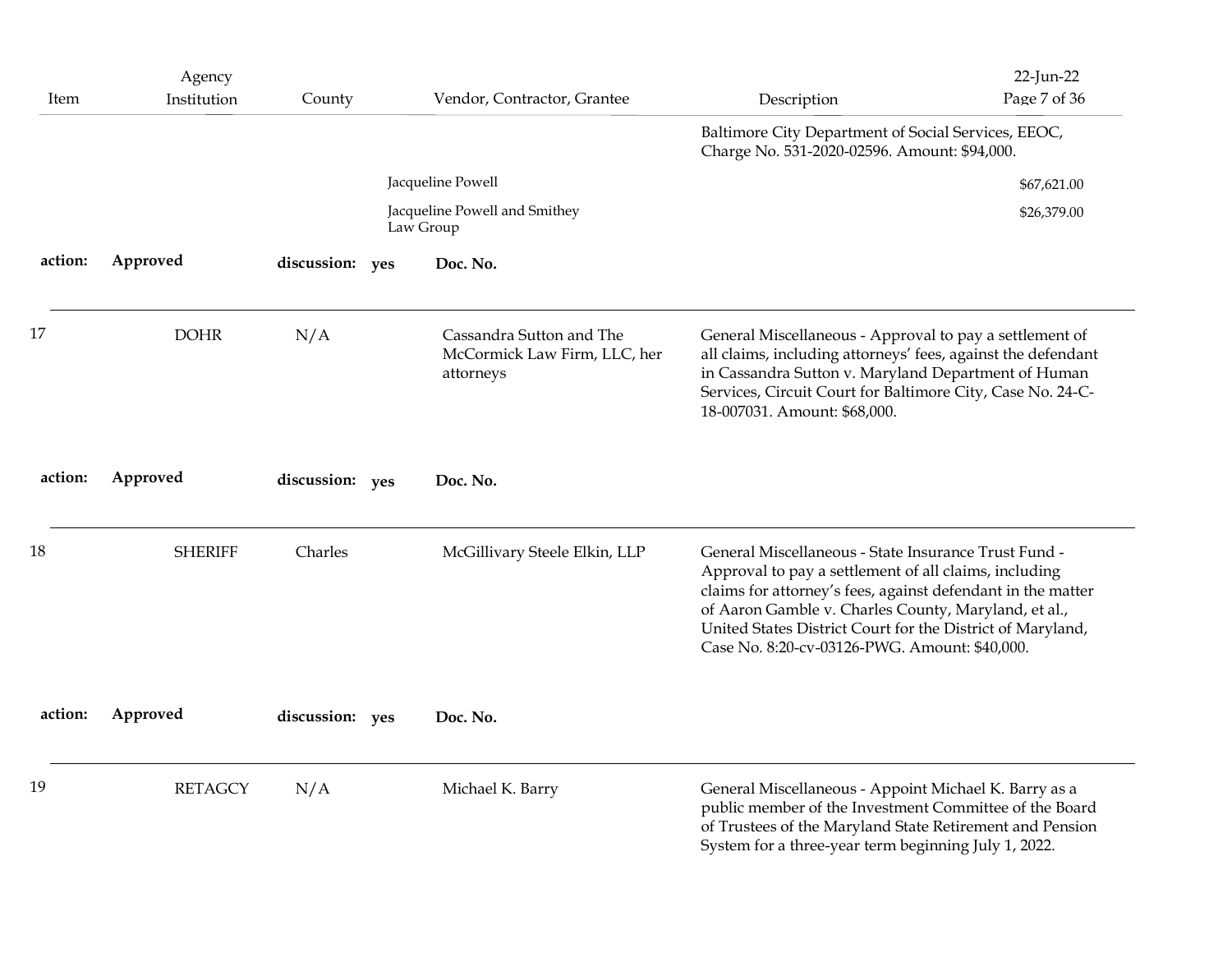|                                     | Agency                 |                 |                             |                                                                                                                                                                                                                                                                                                                       | 22-Jun-22<br>Page 8 of 36 |  |
|-------------------------------------|------------------------|-----------------|-----------------------------|-----------------------------------------------------------------------------------------------------------------------------------------------------------------------------------------------------------------------------------------------------------------------------------------------------------------------|---------------------------|--|
| Item<br>$\ensuremath{\mathsf{SUP}}$ | Institution            | County          | Vendor, Contractor, Grantee | Description                                                                                                                                                                                                                                                                                                           |                           |  |
| action:                             | Approved               | discussion: yes | Doc. No.                    |                                                                                                                                                                                                                                                                                                                       |                           |  |
| 20                                  | $\mathop{\mathrm{PS}}$ | N/A             | <b>Grant Holley</b>         | General Miscellaneous - Approval to pay a settlement of<br>all claims, including claims for attorney's fees, against<br>defendant State personnel in the matter of Grant Holley v.<br>Kevin Foxx, et al., United States District Court for the<br>District of Maryland, Case No. PX-17-3141. Amount:<br>\$45,000.     |                           |  |
| <b>SUP</b>                          |                        |                 |                             |                                                                                                                                                                                                                                                                                                                       |                           |  |
| action:                             | Approved               | discussion: No  | Doc. No.                    |                                                                                                                                                                                                                                                                                                                       |                           |  |
| 21                                  | $\rm PS$               | N/A             | Bryan Sheppard              | General Miscellaneous - Approval to pay a settlement of<br>all claims, including claims for attorney's fees, against<br>defendant State personnel in the matter of Bryan Sheppard<br>v. Martins Aito, et al., United States District Court for the<br>District of Maryland, Case No. PX-17-3140. Amount:<br>\$40,000. |                           |  |
| <b>SUP</b>                          |                        |                 |                             |                                                                                                                                                                                                                                                                                                                       |                           |  |
| action:                             | Approved               | discussion: No  | Doc. No.                    |                                                                                                                                                                                                                                                                                                                       |                           |  |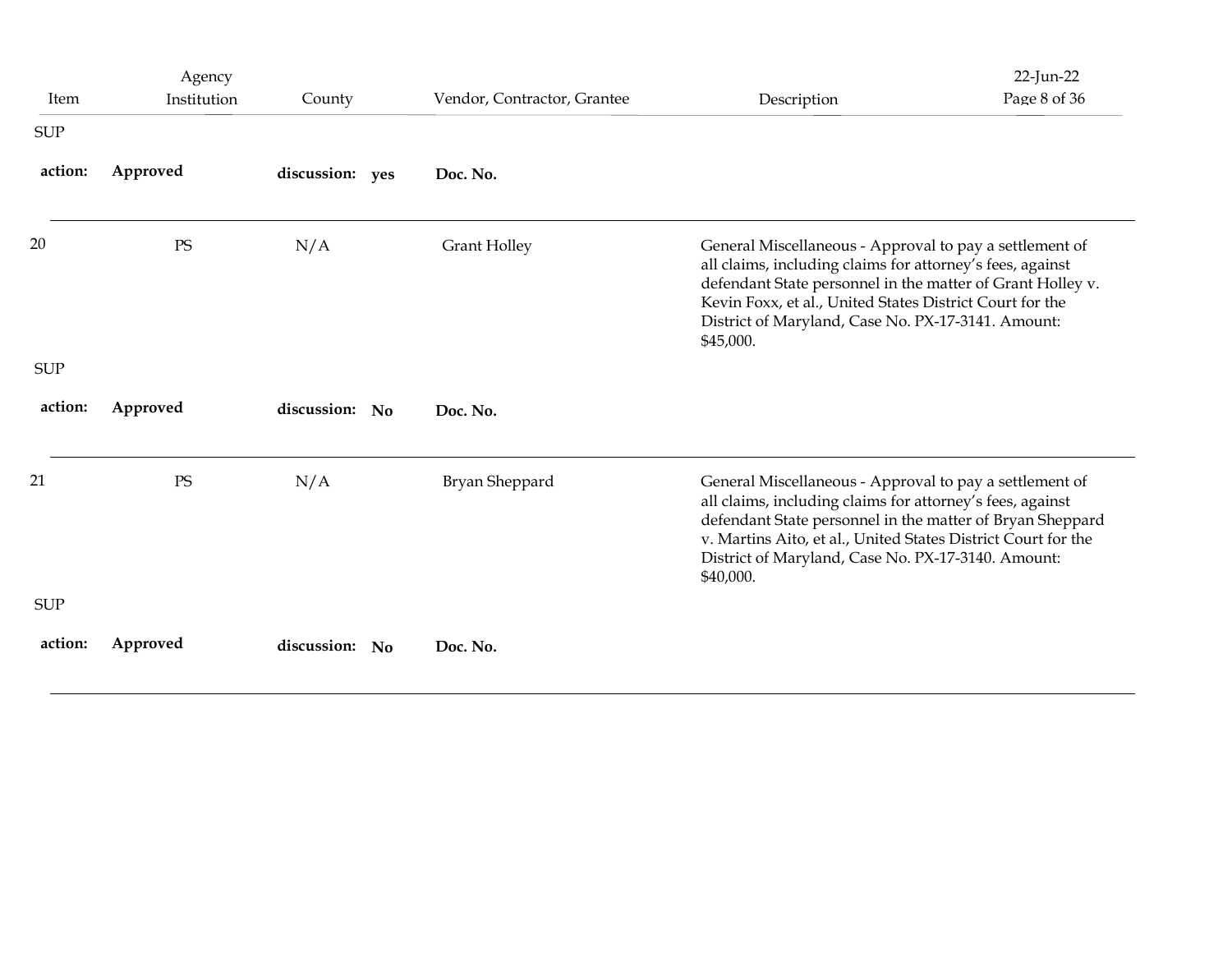| Item           | Agency<br>Institution                      | County                | Vendor, Contractor, Grantee | Description                                                                                                                                                                                                                                                                                                                                                                                | 22-Jun-22<br>Page 9 of 36 |
|----------------|--------------------------------------------|-----------------------|-----------------------------|--------------------------------------------------------------------------------------------------------------------------------------------------------------------------------------------------------------------------------------------------------------------------------------------------------------------------------------------------------------------------------------------|---------------------------|
| A <sub>1</sub> | Agenda: Appendix - Emergency<br><b>DGS</b> | Anne Arundel          | Naumann Plumbing, LLC       | Emergency - Construction - Maryland Department of<br>Agriculture Headquarters, Annapolis - Repair collapsed<br>drainpipe. Emergency declared: 4/26/22. Term: 30<br>Calendar Days. Amount: \$95,123.                                                                                                                                                                                        |                           |
| action:        | accepted                                   | discussion: No        | Doc. No.                    |                                                                                                                                                                                                                                                                                                                                                                                            |                           |
| A2             | <b>DIT</b>                                 | Statewide             | RSM US LLP                  | Emergency - Information Technology Modification -<br>Perform ad-hoc assessments using the NIST Cyber Security<br>Framework for the State of Maryland - Extend term and<br>add funds due to expanded scope of work. Emergency<br>declared: 4/26/22. Term: 5/24/22 - 4/30/23. Amount:<br>NTE \$10,000,000.                                                                                   |                           |
| action:        | accepted                                   | discussion: yes       | Doc. No. COJ58752           |                                                                                                                                                                                                                                                                                                                                                                                            |                           |
| A <sub>3</sub> | <b>DJS</b>                                 | <b>Baltimore City</b> | Johnson Controls, Inc.      | Emergency - Service/Service Modification - Baltimore City<br>Juvenile Justice Center - Repair locking doors and gates -<br>Additional labor needed to troubleshoot and make needed<br>repairs. Emergency declared: 4/25/22. Modification Date:<br>5/11/22. Term: 4/26/22 - 5/27/22. Original Contract<br>Amount: \$49,703.80; Modification Amount: \$11,279.20;<br>Total Amount: \$60,984. |                           |
| action:        | accepted                                   | discussion: No        | Doc. No. V00P2600763        |                                                                                                                                                                                                                                                                                                                                                                                            |                           |
| A4             | PS/MCIJ                                    | Anne Arundel          | Limbach                     | Emergency - Maintenance - Jessup Correctional                                                                                                                                                                                                                                                                                                                                              |                           |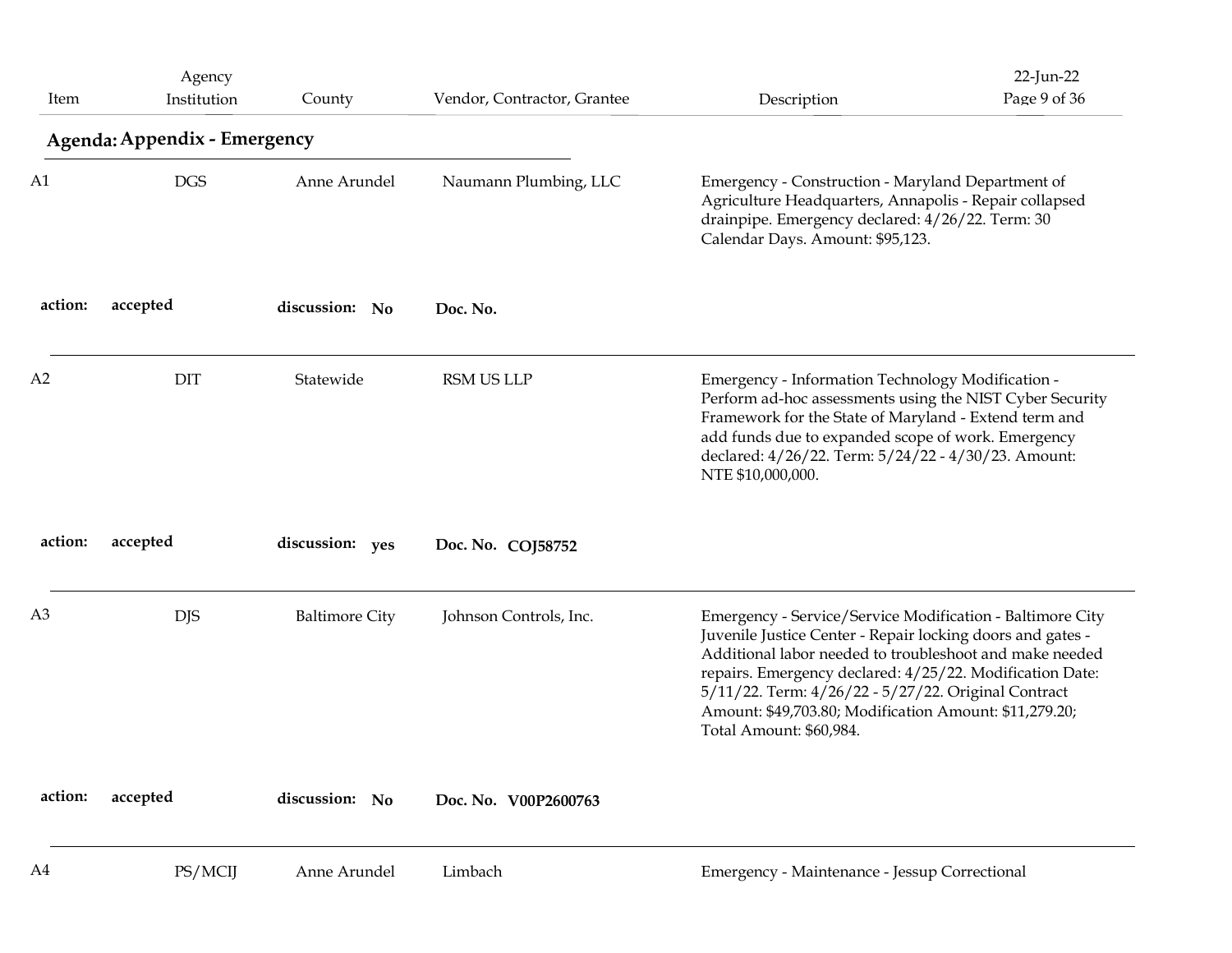| Item    | Agency<br>Institution                                        | County         | Vendor, Contractor, Grantee | Description                                                                                                                                                                                           | 22-Jun-22<br>Page 10 of 36 |
|---------|--------------------------------------------------------------|----------------|-----------------------------|-------------------------------------------------------------------------------------------------------------------------------------------------------------------------------------------------------|----------------------------|
|         |                                                              |                |                             | Institution - Repair underground steam line leaks and<br>other leaks causing excessive water usage for the boiler<br>plant. Emergency declared: 3/2/22. Term: 21 days from<br>NTP. Amount: \$144,700. |                            |
| action: | accepted                                                     | discussion: No | Doc. No. Q00P2605394        |                                                                                                                                                                                                       |                            |
|         | <b>Agenda: Department of Natural Resources Real Property</b> |                |                             |                                                                                                                                                                                                       |                            |
| 1A      | DNR/POS                                                      | Caroline       | <b>Caroline County</b>      | Program Open Space Local Share - 2027 Land<br>Preservation, Parks, and Recreation Plan - Approve<br>funding planning project. Amount: \$25,000.                                                       |                            |
| action: | Approved                                                     | discussion: No | Doc. No.                    |                                                                                                                                                                                                       |                            |
| 2A      | DNR/POS                                                      | Frederick      | Town of Myersville          | Program Open Space Local Share - Approve funding two<br>development projects. Amount: \$120,000.                                                                                                      |                            |
|         |                                                              |                |                             | 1. Grindstone Run Park - Install<br>nature-themed playground<br>equipment and amenities                                                                                                               | \$75,000.00                |
|         |                                                              |                |                             | 2. Harp Park Improvements -<br>Construct a concession stand,<br>baseball dugouts, an infield mix<br>storage shed, athletic field fencing<br>and team benches                                          | \$45,000.00                |
| action: | Approved                                                     | discussion: No | Doc. No.                    |                                                                                                                                                                                                       |                            |
| 3A      | DNR/POS                                                      | Harford        | Harford County              | Program Open Space Local Share - Flying Point Park -<br>Restroom Building Renovation including new roof,<br>plumbing and fixtures, interior storage space updates and                                 |                            |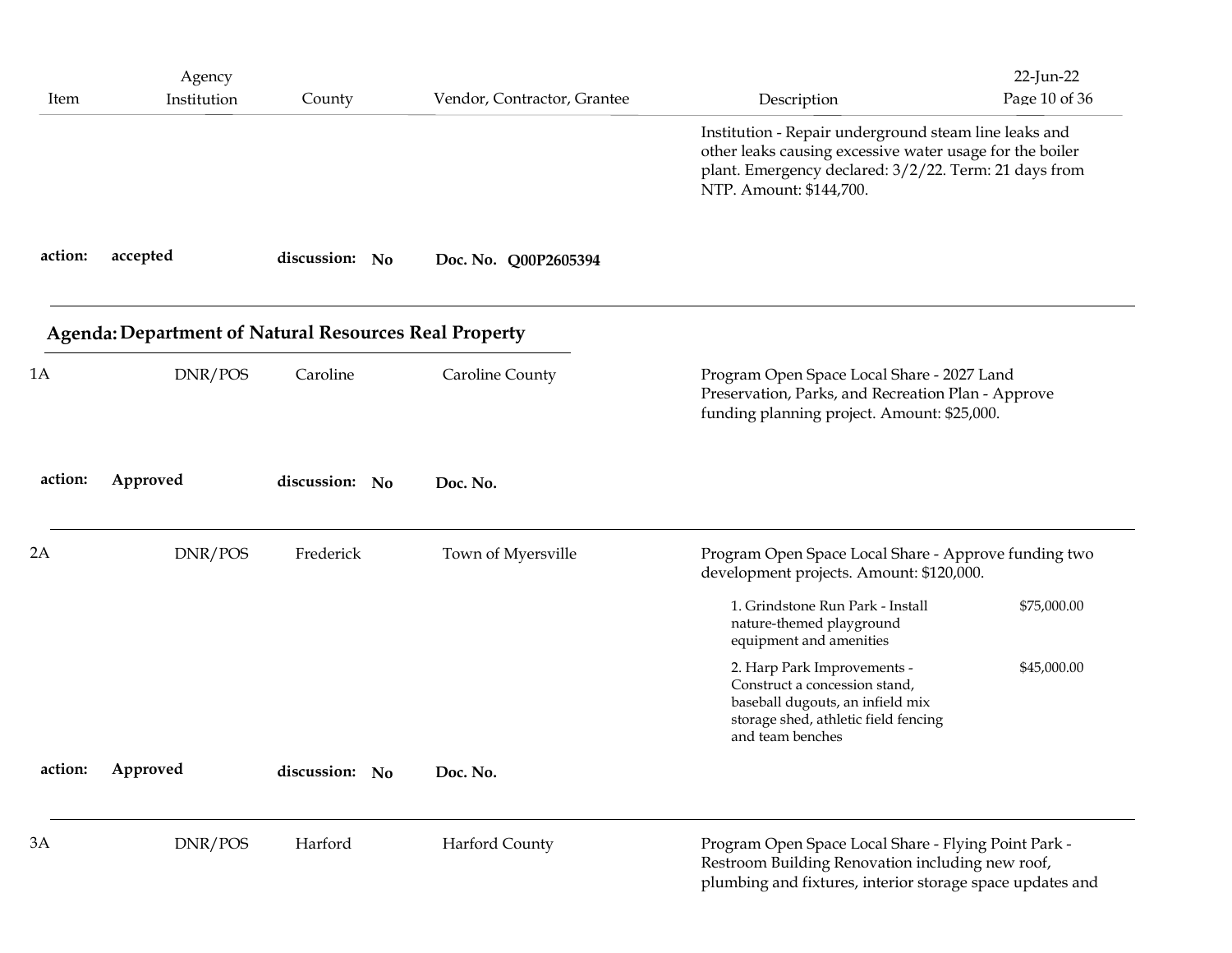|         | Agency      |                |                             |                                                                                                                                                                                                                                                                                                                                                                                     | 22-Jun-22     |
|---------|-------------|----------------|-----------------------------|-------------------------------------------------------------------------------------------------------------------------------------------------------------------------------------------------------------------------------------------------------------------------------------------------------------------------------------------------------------------------------------|---------------|
| Item    | Institution | County         | Vendor, Contractor, Grantee | Description<br>exterior paint - Approve funding development project.<br>Amount: \$400,000.                                                                                                                                                                                                                                                                                          | Page 11 of 36 |
| action: | Approved    | discussion: No | Doc. No.                    |                                                                                                                                                                                                                                                                                                                                                                                     |               |
| 4A      | DNR/POS     | Howard         | Howard County               | Program Open Space Local Share - Troy Regional Park<br>Phase 2 - Additional funding to construct active and<br>passive recreation facilities including two turf fields, three<br>pavilions w/restrooms, one stand-alone pavilion, one<br>stand-alone restroom, additional parking, lighting,<br>bleachers, and announcer's box - Approve development<br>project. Amount: \$419,997. |               |
| action: | Approved    | discussion: No | Doc. No.                    |                                                                                                                                                                                                                                                                                                                                                                                     |               |
| 5A      | DNR/POS     | Montgomery     | M-NCPPC (Montgomery County) | Program Open Space Local Share - Hillandale Local Park -<br>Additional funding to renovate facilities and reconfigure<br>the park to improve access and circulation - Approve<br>development project. Amount: \$800,000.                                                                                                                                                            |               |
| action: | Approved    | discussion: No | Doc. No.                    |                                                                                                                                                                                                                                                                                                                                                                                     |               |
| 6A      | DNR/POS     | St. Mary's     | St. Mary's County           | Program Open Space Local Share - Nicolet Park<br>Playground - Replace playground equipment, install<br>fencing - Approve funding development project. Amount:<br>\$270,000.                                                                                                                                                                                                         |               |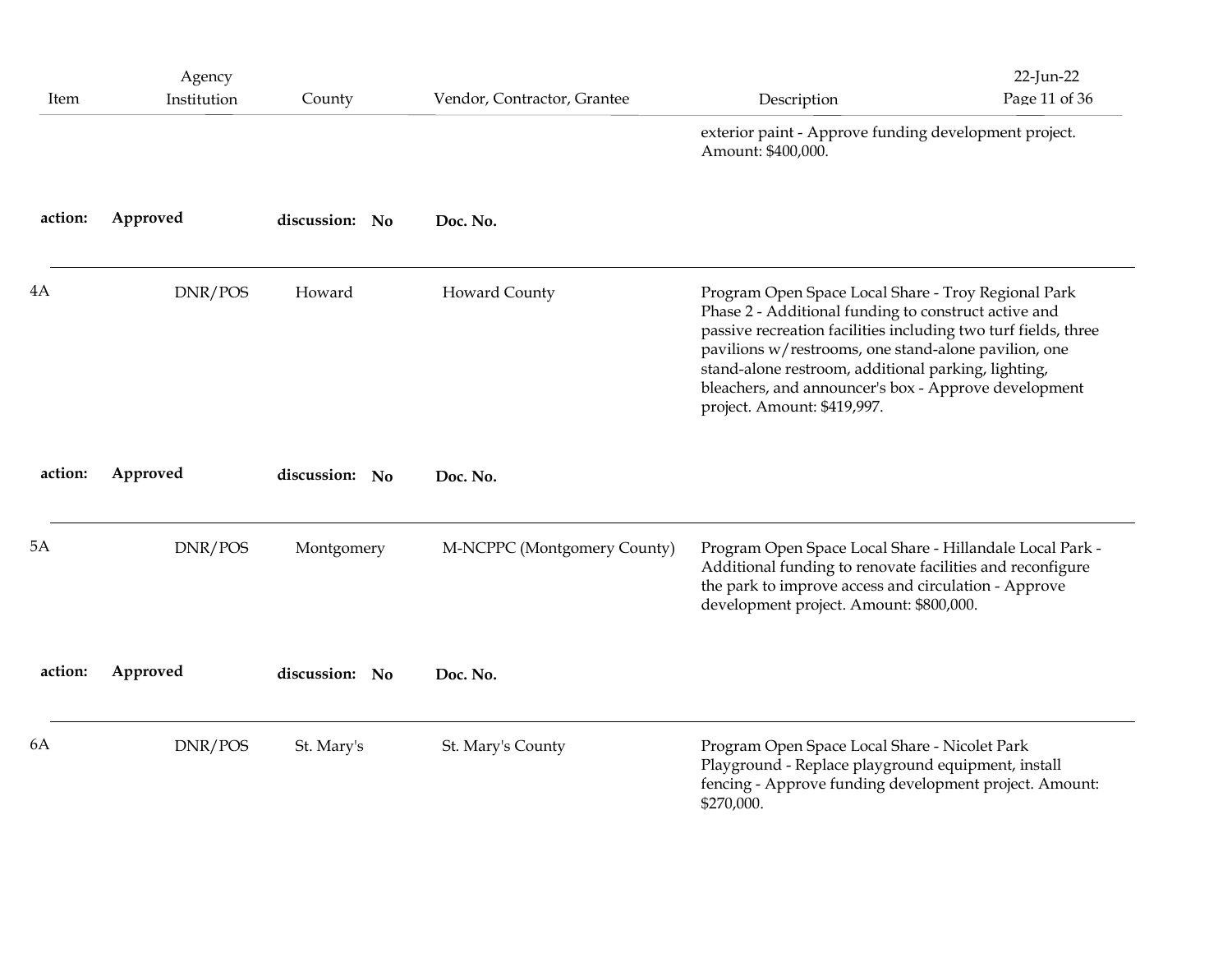| Item      | Agency<br>Institution | County         | Vendor, Contractor, Grantee                                 | Description                                                                                                                                                                                                                                                                         | 22-Jun-22<br>Page 12 of 36 |
|-----------|-----------------------|----------------|-------------------------------------------------------------|-------------------------------------------------------------------------------------------------------------------------------------------------------------------------------------------------------------------------------------------------------------------------------------|----------------------------|
| action:   | Approved              | discussion: No | Doc. No.                                                    |                                                                                                                                                                                                                                                                                     |                            |
| <b>7A</b> | DNR/POS               | Dorchester     | Dorchester Lumber Co., Inc. and<br>Dickinson Brothers, Inc. | Program Open Space State Share - Acquire 115.17 acres,<br>unimproved (Dorchester Lumber & Dickinson Brothers-<br>Kraft Neck property), to be managed by the Maryland<br>Wildlife Heritage Service as an addition to LeCompte<br>Wildlife Management Area. Amount: \$272,132.        |                            |
|           |                       |                | Dorchester Lumber Co., Inc.                                 | $61.17\rm\; acres$                                                                                                                                                                                                                                                                  | \$148,132.00               |
|           |                       |                | Dickinson Brothers, Inc.                                    | 54 acres                                                                                                                                                                                                                                                                            | \$124,000.00               |
| action:   | Approved              | discussion: No | Doc. No.                                                    |                                                                                                                                                                                                                                                                                     |                            |
| <b>8A</b> | DNR/POS               | Dorchester     | Dorchester Lumber Co., Inc.                                 | Program Open Space State Share - Acquire 78.64 acres,<br>unimproved, off Route 50/Ocean Gateway (Dorchester<br>Lumber-Linkwood property), to be managed by the<br>Maryland Wildlife and Heritage Service as an addition to<br>Linkwood Wildlife Management Area. Amount: \$236,000. |                            |
| action:   | Approved              | discussion: No | Doc. No.                                                    |                                                                                                                                                                                                                                                                                     |                            |
| <b>9A</b> | DNR/POS               | Dorchester     | Dorchester Lumber Co., Inc.                                 | Program Open Space State Share - Acquire 37 acres,<br>unimproved, (Dorchester Lumber-Oldfield property), to<br>be managed by Maryland Forest Service as an addition to<br>Chesapeake Forest Lands. Amount: \$74,000.                                                                |                            |
| action:   | Approved              | discussion: No | Doc. No.                                                    |                                                                                                                                                                                                                                                                                     |                            |
| 10A       | DNR/POS               | Baltimore      | Michael B. Jackson                                          | Program Open Space State Share - Acquire 5.16 acres,                                                                                                                                                                                                                                |                            |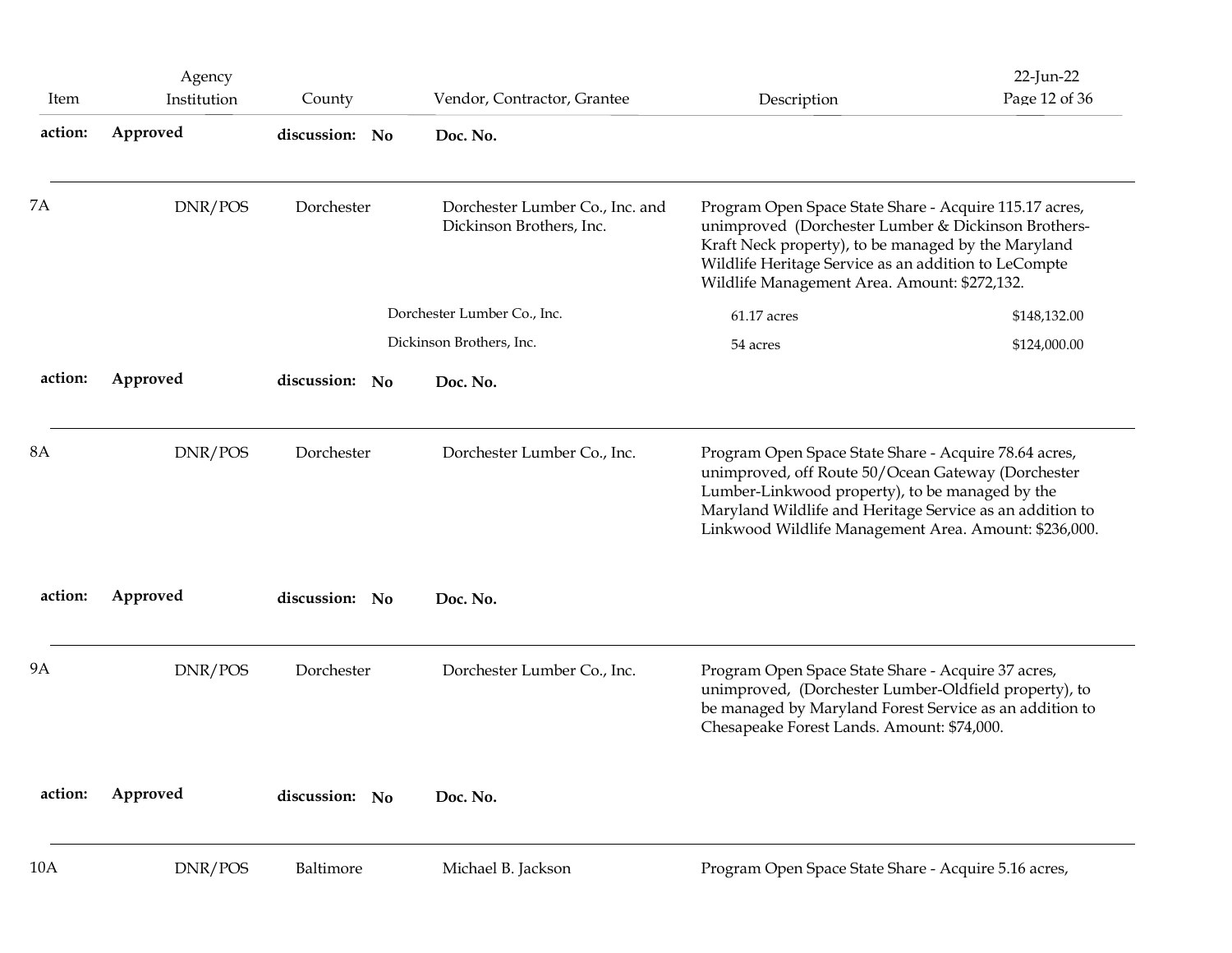| 13A     | DNR/RLP               | Worcester      | <b>Worcester County</b>                 | Rural Legacy Program Funds - Dividing Creek Rural<br>Legacy Area - Acquire 162.97 acre conservation easement<br>(Ennis property), to be held by the County Commissioners                                                                                                   |                            |
|---------|-----------------------|----------------|-----------------------------------------|----------------------------------------------------------------------------------------------------------------------------------------------------------------------------------------------------------------------------------------------------------------------------|----------------------------|
| action: | Approved              | discussion: No | Doc. No.                                |                                                                                                                                                                                                                                                                            |                            |
| 12A     | DNR/RLP               | Caroline       | Eastern Shore Land Conservancy,<br>Inc. | Rural Legacy Program Funds - Agricultural Security<br>Corridor - Eastern Shore Heartland Rural Legacy Area -<br>Acquire 103.58 acre conservation easement (Towers I<br>property), to be held by the DNR and the Eastern Shore<br>Land Conservancy, Inc. Amount: \$450,772. |                            |
| action: | Approved              | discussion: No | Doc. No.                                |                                                                                                                                                                                                                                                                            |                            |
| 11A     | DNR/RLP               | Talbot         | Eastern Shore Land Conservancy,<br>Inc. | Rural Legacy Program Funds - Agricultural Security<br>Corridor - Eastern Shore Heartland Rural Legacy Area -<br>Acquire 123.01 acre conservation easement (Collier<br>property) to be held by the DNR and Eastern Shore Land<br>Conservancy, Inc. Amount: \$733,701.       |                            |
| action: | Approved              | discussion: No | Doc. No.                                |                                                                                                                                                                                                                                                                            |                            |
|         |                       |                |                                         | unimproved, adjacent to Gunpowder Falls State Park<br>(Jackson property), to be managed by the Maryland Park<br>Service as an addition to the park. Amount: \$169,000.                                                                                                     |                            |
| Item    | Agency<br>Institution | County         | Vendor, Contractor, Grantee             | Description                                                                                                                                                                                                                                                                | 22-Jun-22<br>Page 13 of 36 |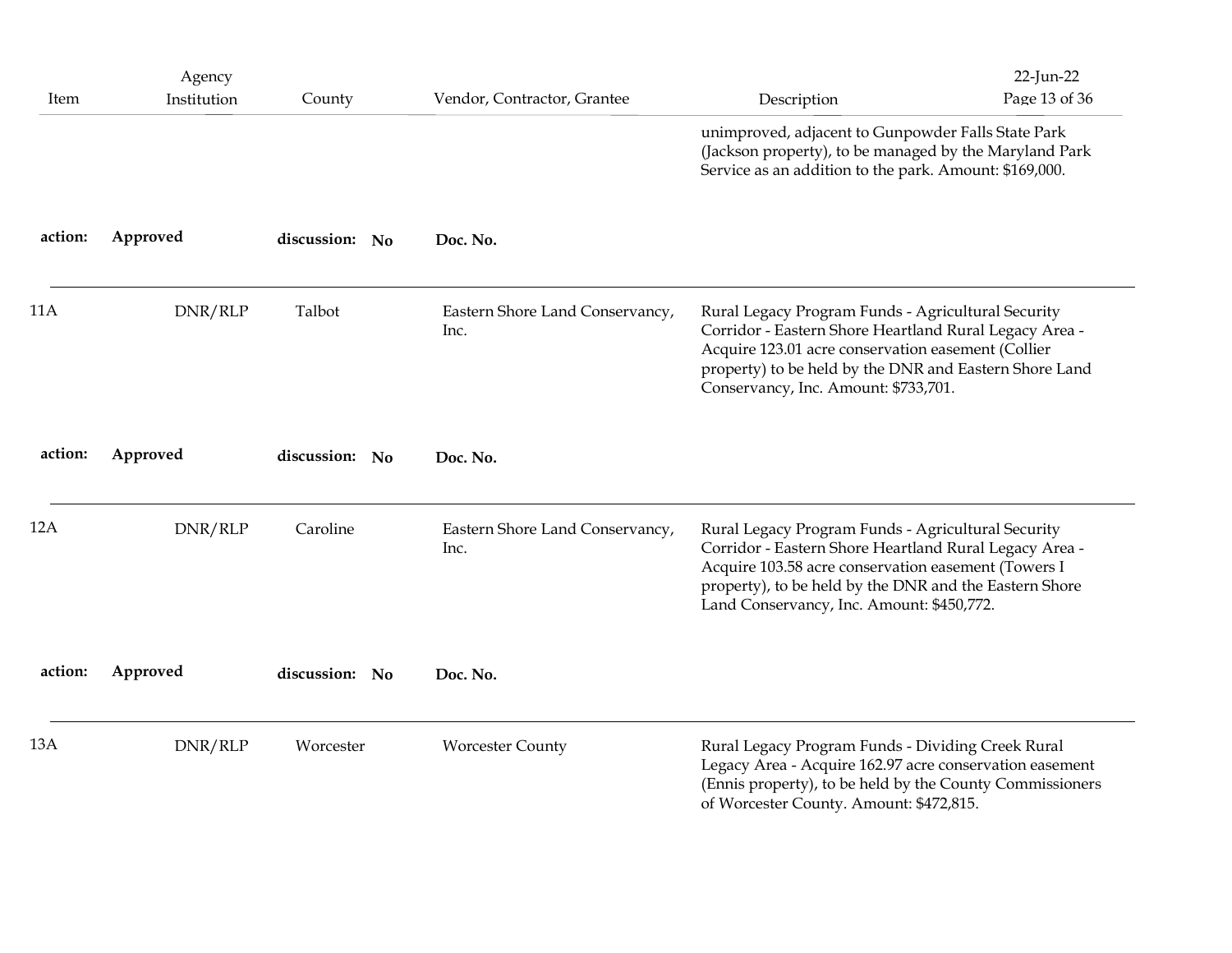| Item    | Agency<br>Institution                       | County         | Vendor, Contractor, Grantee                                                    | Description                                                                                                                                                                                                                             | 22-Jun-22<br>Page 14 of 36 |
|---------|---------------------------------------------|----------------|--------------------------------------------------------------------------------|-----------------------------------------------------------------------------------------------------------------------------------------------------------------------------------------------------------------------------------------|----------------------------|
| action: | Approved                                    | discussion: No | Doc. No.                                                                       |                                                                                                                                                                                                                                         |                            |
|         | <b>Agenda: Department of Transportation</b> |                |                                                                                |                                                                                                                                                                                                                                         |                            |
| $1-E$   | DOT/MAA                                     | Baltimore      | M-B Companies, Inc.                                                            | Equipment - Martin State Airport - Purchase one Front<br>Mount Broom. Term: 7/7/22 - 7/6/23. Amount: \$660,708.                                                                                                                         |                            |
| action: | Approved                                    | discussion: No | Doc. No. MAP6204600                                                            |                                                                                                                                                                                                                                         |                            |
| $2-E$   | DOT/MAA                                     | Anne Arundel   | M-B Companies, Inc.                                                            | Equipment - BWI Thurgood Marshall Airport - Purchase<br>one Mid Mount Broom and Plow Compact Multi-Tasking<br>Snow Removal Equipment. Term: 7/7/22 - 7/6/23.<br>Amount: \$825,482.                                                      |                            |
| action: | Approved                                    | discussion: No | Doc. No. MAP6205026                                                            |                                                                                                                                                                                                                                         |                            |
| $3-M$   | DOT/MAA                                     | Anne Arundel   | HUB Parking Technology USA, Inc. Maintenance - BWI Thurgood Marshall Airport - | Maintenance and repair services to the Airport Parking<br>Access and Revenue Control System (PARCS). Term:<br>8/8/22 - 8/7/27. Amount: \$5,733,421.                                                                                     |                            |
| action: | Approved                                    | discussion: No | Doc. No. MAAMC22011                                                            |                                                                                                                                                                                                                                         |                            |
| 4-C-MOD | DOT/MPA                                     | Baltimore      | Cianbro Corporation                                                            | Construction Modification - Dundalk Marine Terminal -<br>Reconstruction of Berth 3 - Add funds for unanticipated<br>increases in the price of materials due to supply-chain<br>disruptions and other issues resulting from the COVID-19 |                            |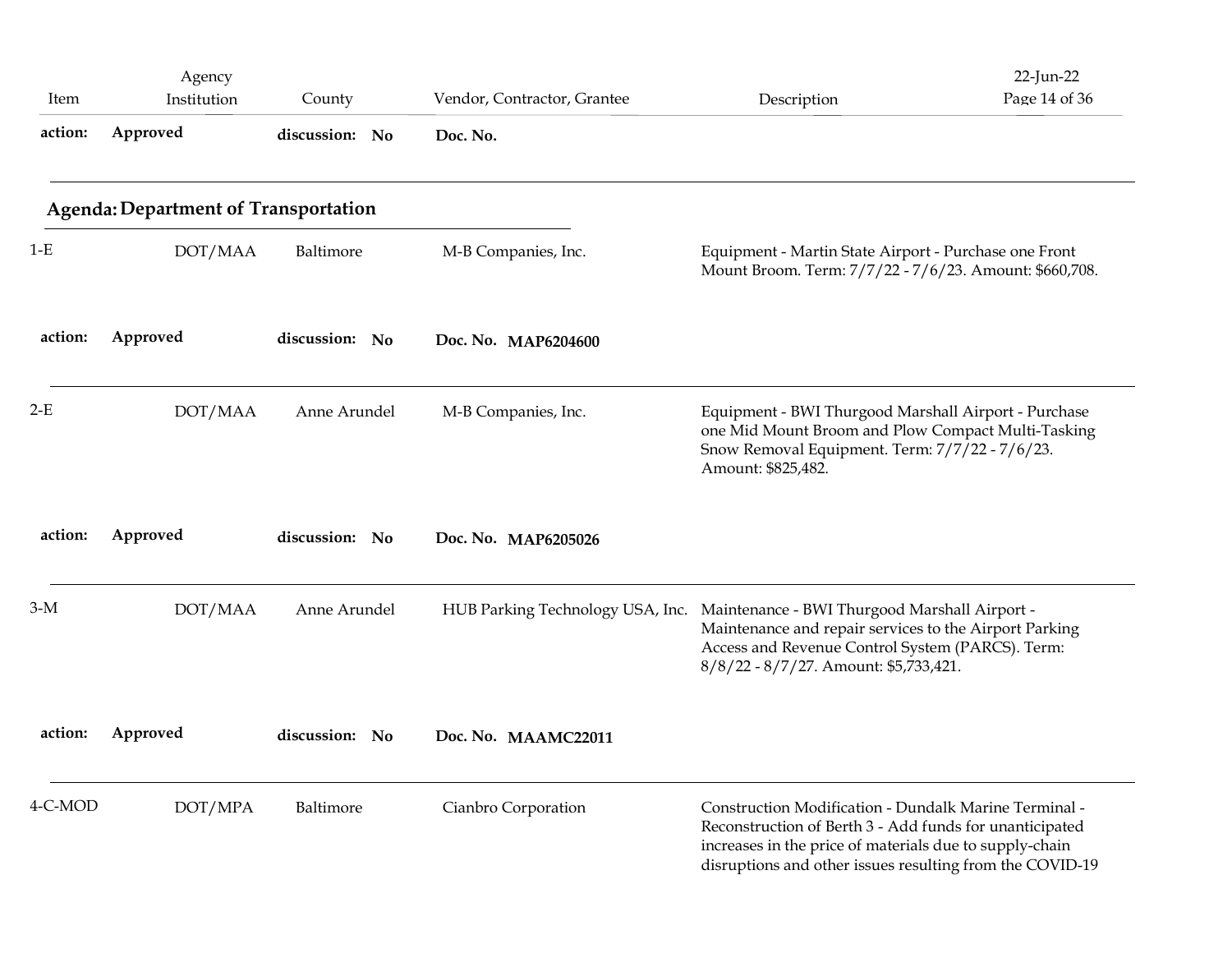| Item     | Agency<br>Institution | County          | Vendor, Contractor, Grantee                                                                | Description                                                                                                                                                                                                                                                                                                                | 22-Jun-22<br>Page 15 of 36 |  |
|----------|-----------------------|-----------------|--------------------------------------------------------------------------------------------|----------------------------------------------------------------------------------------------------------------------------------------------------------------------------------------------------------------------------------------------------------------------------------------------------------------------------|----------------------------|--|
|          |                       |                 |                                                                                            | pandemic. Term: 7/7/22 - 7/7/23. Amount: \$591,073.                                                                                                                                                                                                                                                                        |                            |  |
| action:  | Approved              | discussion: No  | Doc. No. CO397387                                                                          |                                                                                                                                                                                                                                                                                                                            |                            |  |
| $5-AE$   | DOT/MTA               | Statewide       | WAJ, A Joint Venture (WSP USA,<br>Inc./ATCS,PLC/Johnson,<br>Mirmiran & Thompson, Inc., JV) | Architectural/Engineering - Award last of three (3) open-<br>ended contracts to provide construction management &<br>inspection services for MDOT MTA's multiple modes.<br>Term: 7/7/22 - 7/6/27. Amount: NTE \$10,000,000.                                                                                                |                            |  |
| action:  | Approved              | discussion: No  | Doc. No. AE20001A                                                                          |                                                                                                                                                                                                                                                                                                                            |                            |  |
| $6-C$    | DOT/MTA               | Statewide       | Overhead Door Company of<br>Baltimore, Inc.                                                | Construction - Metro System-wide Door Repair -<br>Rehabilitation, repair, or replacement of approx. 500 door<br>openings in 14 Metro SubwayLink Stations. Term: 730<br>Calendar Days from NTP. Amount: NTE \$2,177,441.                                                                                                    |                            |  |
| action:  | Approved              | discussion: yes | Doc. No. T-1498-0240                                                                       |                                                                                                                                                                                                                                                                                                                            |                            |  |
| $7 - GM$ | DOT/MTA               | Statewide       | Alstom Transportation, Inc.                                                                | General Miscellaneous - Conduct overhaul and study on<br>four (4) MARC IV truck assemblies to determine if<br>extending the maintenance intervals could result in<br>performing at least one less maintenance cycle on the truck<br>assemblies to result in cost savings. Term: 7/7/22 - 1/6/24.<br>Amount: NTE \$488,420. |                            |  |
|          |                       |                 |                                                                                            |                                                                                                                                                                                                                                                                                                                            |                            |  |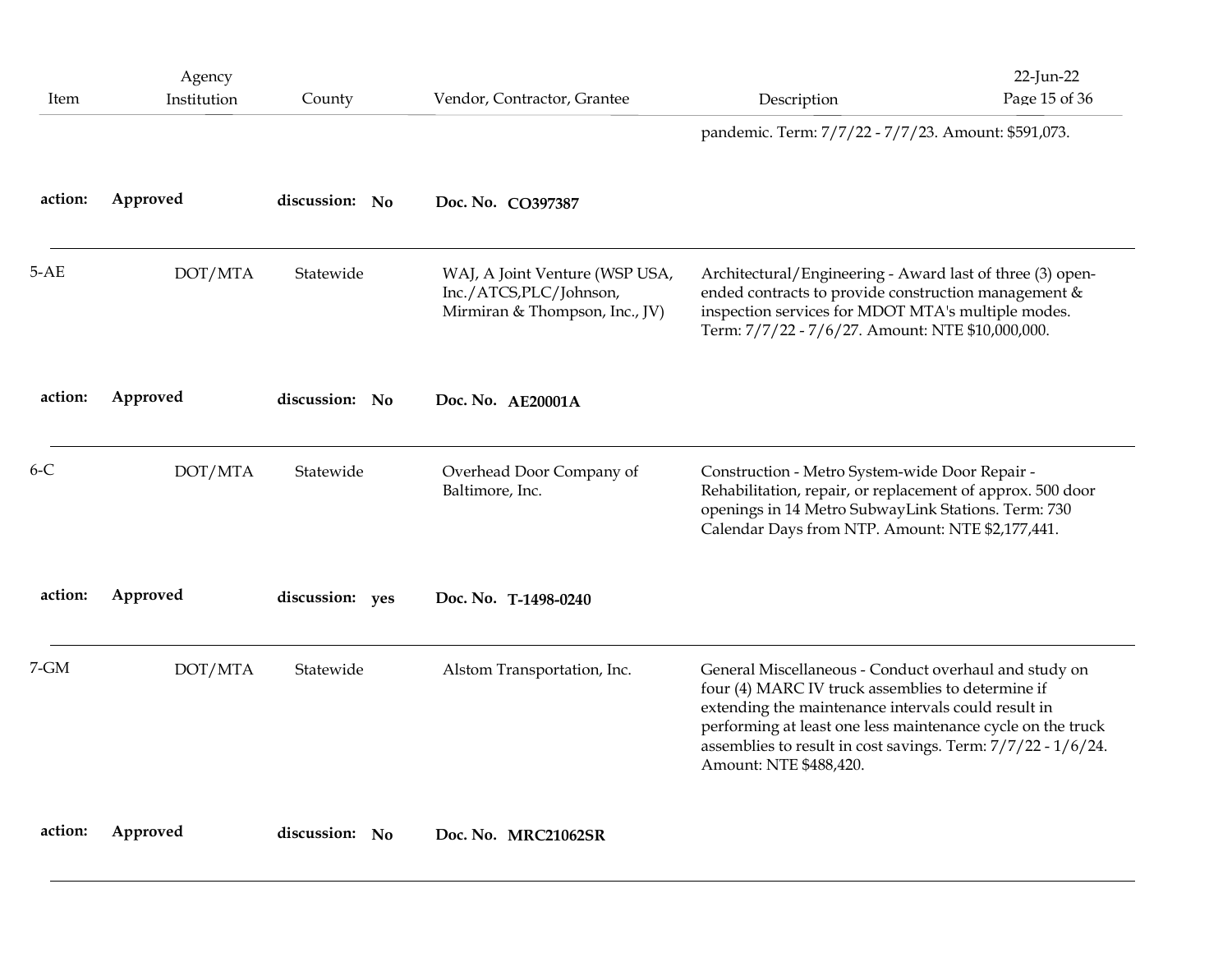|                  | Agency                 |                     |                                                            |                                                                                                                                                                                                                                                                                                                                                                                                                                     | $22$ -Jun-22  |
|------------------|------------------------|---------------------|------------------------------------------------------------|-------------------------------------------------------------------------------------------------------------------------------------------------------------------------------------------------------------------------------------------------------------------------------------------------------------------------------------------------------------------------------------------------------------------------------------|---------------|
| Item<br>8-GM-MOD | Institution<br>DOT/MTA | County<br>Statewide | Vendor, Contractor, Grantee<br>Alstom Transportation, Inc. | Description<br>General Miscellaneous Modification - Light Rail Vehicle<br>(LRV) Fleet Mid-Life Overhaul - Approve settlement<br>agreement Modification No. 8 to extend the period of<br>performance to complete the overhaul of the LRVs,<br>removes LRV No. 5022, and revises the delivery deadlines<br>for the remaining LRVs and adds a renewal option. Term:<br>8/1/22 - 7/31/24 (w/one 1-year renewal option). Amount:<br>\$0. | Page 16 of 36 |
| <b>REV</b>       |                        |                     |                                                            |                                                                                                                                                                                                                                                                                                                                                                                                                                     |               |
| action:          | Approved               | discussion: yes     | Doc. No. CO376791                                          |                                                                                                                                                                                                                                                                                                                                                                                                                                     |               |
| 9-M-OPT          | DOT/MTA                | Statewide           | The Arc Baltimore, Inc.                                    | Maintenance Renewal Option - Light Rail Facilities and<br>Janitorial Maintenance at various stations - Exercise the<br>final one-year renewal option and modify language in the<br>scope of work pertaining to staffing policies and<br>procedures, while allowing for adjustments to the<br>associated billing rates. Term: 7/1/22 - 6/30/23. Amount:<br>\$655,157.                                                                |               |
| <b>REV</b>       |                        |                     |                                                            |                                                                                                                                                                                                                                                                                                                                                                                                                                     |               |
| action:          | Approved               | discussion: No      | Doc. No. CO397423                                          |                                                                                                                                                                                                                                                                                                                                                                                                                                     |               |
| 10-RP            | DOT/MTA                | Baltimore           | Creighton Center Limited<br>Partnership, LLLP              | Real Property - Acquire 12,403 SF, consisting of two<br>temporary construction easements for access to repair<br>Light Rail Bridge No. 545 (1400 Front Avenue, Lutherville).<br>Amount: \$8,900.                                                                                                                                                                                                                                    |               |
| action:          | Approved               | discussion: No      | Doc. No.                                                   |                                                                                                                                                                                                                                                                                                                                                                                                                                     |               |
| 11-C-MOD         | DOT/MVA                | Anne Arundel        | Greenbridge Construction, Inc.                             | Construction Modification - RETROACTIVE - Glen Burnie<br>Headquarters - Parking lot and site utility improvements -                                                                                                                                                                                                                                                                                                                 |               |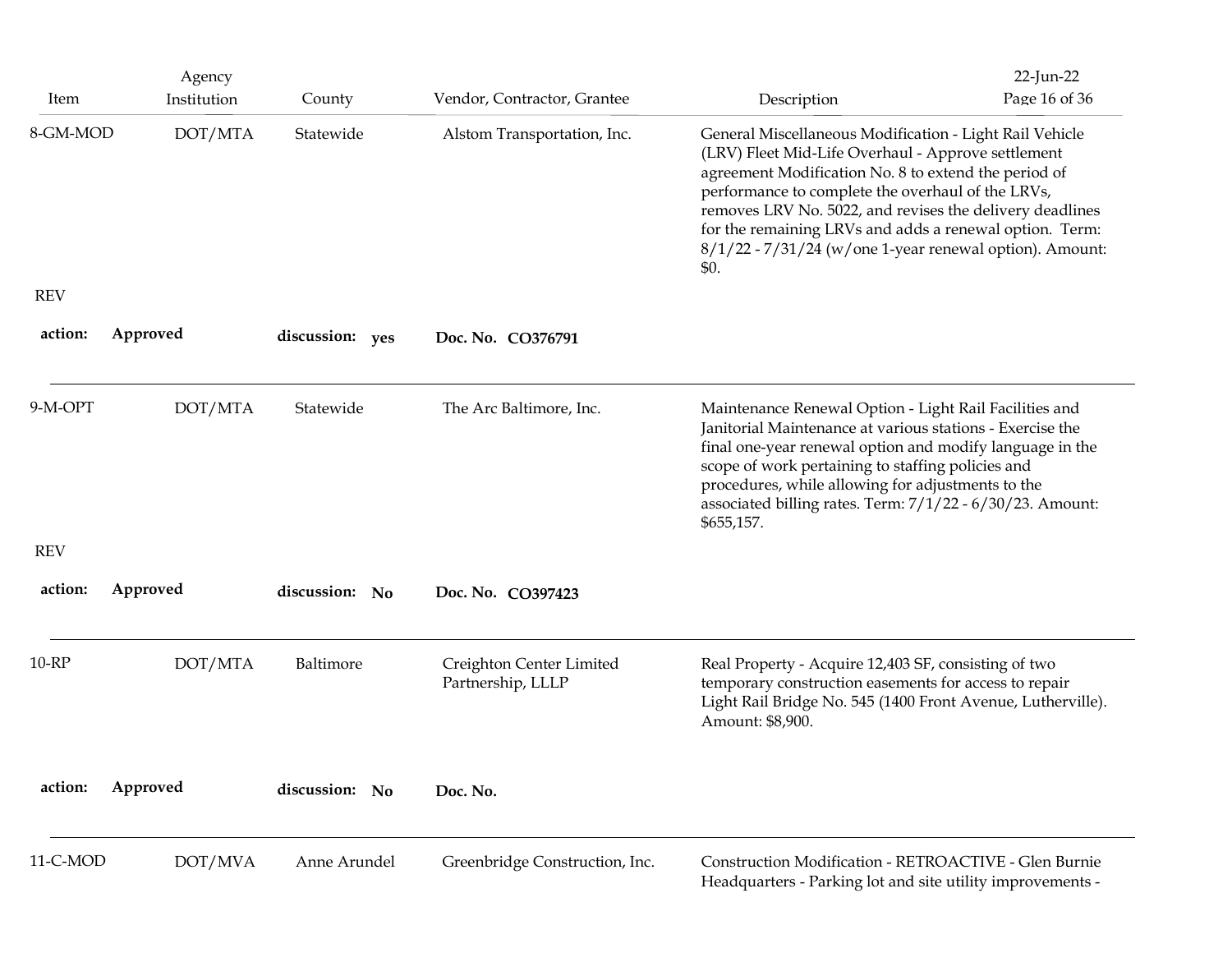| $14-C$     | DOT/SHA               | Statewide      | Conduent State & Local Solutions,<br>Inc.                                                                            | Construction Related Services Contract - Office of Traffic<br>and Safety - Vehicle speed monitoring and imaging<br>equipment to perform Automated Speed Enforcement                                                                                                                                                                                 |                                    |
|------------|-----------------------|----------------|----------------------------------------------------------------------------------------------------------------------|-----------------------------------------------------------------------------------------------------------------------------------------------------------------------------------------------------------------------------------------------------------------------------------------------------------------------------------------------------|------------------------------------|
| action:    | Approved              | discussion: No | Doc. No.                                                                                                             |                                                                                                                                                                                                                                                                                                                                                     |                                    |
|            |                       |                | 3. Stantec/AECOM (JV)<br>SBCS1906H                                                                                   | (Contract H)                                                                                                                                                                                                                                                                                                                                        | \$16,500,000.00                    |
|            |                       |                | 1. Rummel, Klepper & Kahl, LLP SBCS1906B<br>2. WSP USA,/ATCS,<br><b>SBCS1906E</b><br>PLC/McCormick Taylor, Inc. (JV) | (Contract B)<br>(Contract E)                                                                                                                                                                                                                                                                                                                        | \$16,500,000.00<br>\$16,500,000.00 |
| 13-AE      | DOT/SHA               | Various        | $\ddotsc$                                                                                                            | Architectural/Engineering - Award three of nine open-<br>ended, work-order based contracts to provide<br>Construction Management and Inspection (CMI) Services<br>in SHA District 3 (Montgomery & Prince George's<br>Counties), SHA District 4 (Harford and Baltimore County)<br>and Statewide. Term: 7/7/22 - 7/6/27. Amount: NTE<br>\$49,500,000. |                                    |
| action:    | Approved              | discussion: No | Doc. No. VHQ22076M                                                                                                   |                                                                                                                                                                                                                                                                                                                                                     |                                    |
| $12-M$     | DOT/MVA               | Various        | Ward-Boland Associates, Inc.                                                                                         | Maintenance - Glen Burnie Headquarters and Cumberland<br>Branch Office - Provide all-inclusive, on-call maintenance<br>and service for the Uninterruptible Power Supply (UPS)<br>systems. Term: 10/1/22 - 9/30/27. Amount: \$418,428.                                                                                                               |                                    |
| action:    | Approved              | discussion: No | Doc. No. CO397415                                                                                                    |                                                                                                                                                                                                                                                                                                                                                     |                                    |
| <b>REV</b> |                       |                |                                                                                                                      |                                                                                                                                                                                                                                                                                                                                                     |                                    |
|            |                       |                |                                                                                                                      | Retroactive approval for miscellaneous materials and work<br>performed under the contract by the vendor. Term:<br>6/25/2021 to 12/31/2021. Amount: \$889,000.                                                                                                                                                                                       |                                    |
| Item       | Agency<br>Institution | County         | Vendor, Contractor, Grantee                                                                                          | Description                                                                                                                                                                                                                                                                                                                                         | 22-Jun-22<br>Page 17 of 36         |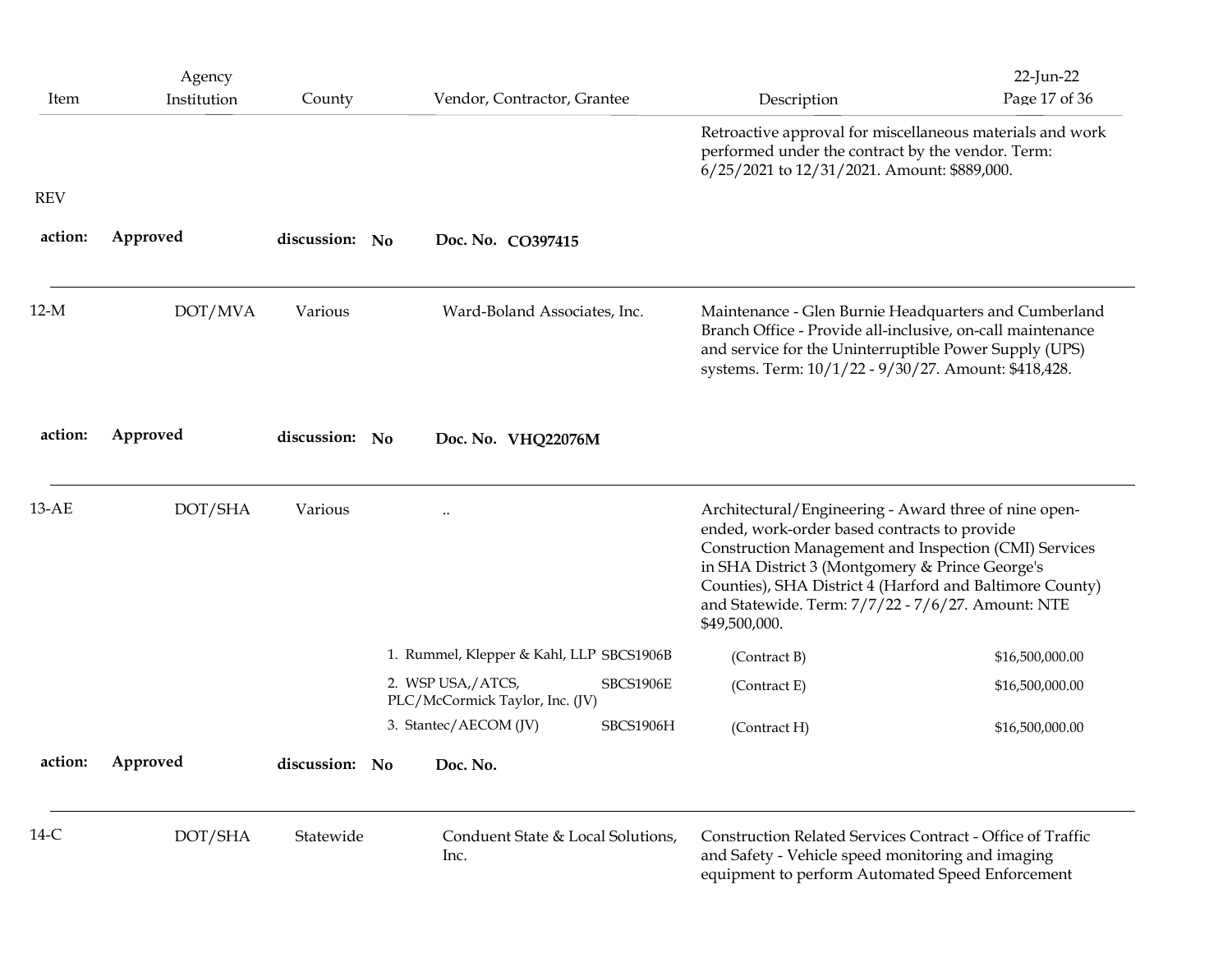| 18-M               | DOT/SHA               | Various         | Lower Shore Enterprises, Inc.          | Maintenance - Janitorial Services for District 1                                                                                                                                                                        |                            |
|--------------------|-----------------------|-----------------|----------------------------------------|-------------------------------------------------------------------------------------------------------------------------------------------------------------------------------------------------------------------------|----------------------------|
| action:            | Approved              | discussion: No  | Doc. No. AZ1107514                     |                                                                                                                                                                                                                         |                            |
| $17-M$             | DOT/SHA               | Various         | PDI-Sheetz Construction<br>Corporation | Maintenance - Miscellaneous roadway structure repairs at<br>various locations in Anne Arundel, Calvert, Charles, and<br>St. Mary's Counties. Term: 7/7/22 - 6/30/24. Amount:<br>NTE \$1,620,199.                        |                            |
| action:            | Approved              | discussion: No  | Doc. No. AZ1107414                     |                                                                                                                                                                                                                         |                            |
| 16-M<br><b>REV</b> | DOT/SHA               | Various         | PDI-Sheetz Construction<br>Corporation | Maintenance - Miscellaneous Roadway Structures Repairs<br>at Various Locations in Baltimore and Harford Counties.<br>Term: 7/7/22 - 6/30/24. Amount: NTE \$1,815,286.                                                   |                            |
| action:            | Approved              | discussion: yes | Doc. No. 5272300425                    |                                                                                                                                                                                                                         |                            |
| $15-M$             | DOT/SHA               | Worcester       | Chesapeake Pilot Training, Inc.        | Maintenance - Pocomoke River Drawbridge operations.<br>Term: 7/7/22 - 7/8/25. Amount: NTE \$337,860.                                                                                                                    |                            |
| action:            | withdrawn             | discussion: No  | Doc. No. ASE22CRS                      |                                                                                                                                                                                                                         |                            |
|                    |                       |                 |                                        | (ASE), data collection services, citation and payment, for<br>work zones located on limited access highways throughout<br>Maryland. Term: 7/7/22 - 6/22/27 (w/two 1-year renewal<br>options). Amount: NTE \$32,722,976. |                            |
| Item               | Agency<br>Institution | County          | Vendor, Contractor, Grantee            | Description                                                                                                                                                                                                             | 22-Jun-22<br>Page 18 of 36 |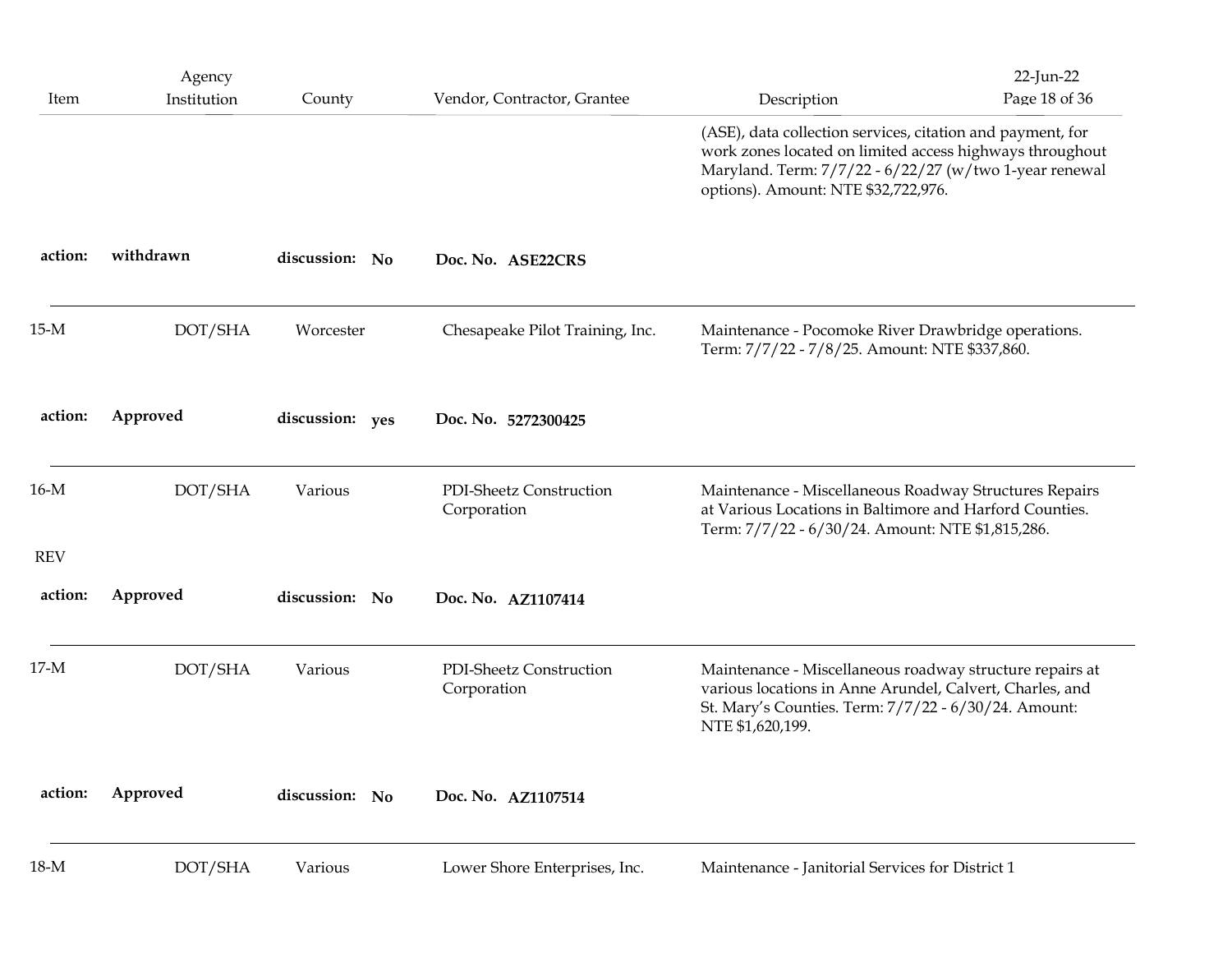|         | Agency                                                                                                                                                                                                                                                                                                                                            |                |                                                             |                                                                                                                                                                                                                                                                                                                                                                                                             | $22$ -Jun-22  |
|---------|---------------------------------------------------------------------------------------------------------------------------------------------------------------------------------------------------------------------------------------------------------------------------------------------------------------------------------------------------|----------------|-------------------------------------------------------------|-------------------------------------------------------------------------------------------------------------------------------------------------------------------------------------------------------------------------------------------------------------------------------------------------------------------------------------------------------------------------------------------------------------|---------------|
| Item    | Institution                                                                                                                                                                                                                                                                                                                                       | County         | Vendor, Contractor, Grantee                                 | Description<br>Headquarters and Facilities (Dorchester, Wicomico,<br>Worcester and Somerset Counties). Term: 7/7/22 -<br>6/30/25. Amount: NTE \$429,933.                                                                                                                                                                                                                                                    | Page 19 of 36 |
| action: | Approved                                                                                                                                                                                                                                                                                                                                          | discussion: No | Doc. No. D1JANT22                                           |                                                                                                                                                                                                                                                                                                                                                                                                             |               |
| 19-RP   | DOT/SHA<br>Wicomico<br>Wicomico County, Maryland, a<br>Real Property - Disposition - Approve disposing 0.244<br>body corporate and politic<br>acres in excess to agency's needs (former WM. M. William<br>Harrington and H. Orlando Langrall property, southwest<br>corner of US Route 50 and Hobbs Road, Salisbury).<br>Revenue Amount: \$8,650. |                |                                                             |                                                                                                                                                                                                                                                                                                                                                                                                             |               |
| action: | Approved                                                                                                                                                                                                                                                                                                                                          | discussion: No | Doc. No.                                                    |                                                                                                                                                                                                                                                                                                                                                                                                             |               |
| 20-RP   | DOT/SHA                                                                                                                                                                                                                                                                                                                                           | Carroll        | Town of Hampstead, Maryland a<br>body corporate and politic | Real Property - Road Conveyance - Approve 2.37 mile<br>road conveyance (MD 30 BU (Main Street), from the<br>southernmost Hampstead municipal corporate limits (0.18<br>miles, south of North Woods Trail) to the northernmost<br>Hampstead municipal corporate limits (0.08 miles, north of<br>Farm Woods Lane). Revenue Amount: \$1.                                                                       |               |
| action: | Approved                                                                                                                                                                                                                                                                                                                                          | discussion: No | Doc. No.                                                    |                                                                                                                                                                                                                                                                                                                                                                                                             |               |
| $21-S$  | DOT/SHA                                                                                                                                                                                                                                                                                                                                           | Statewide      | BullsEye Computing Solution, Inc.                           | Services - Office of Traffic Management Center - Provide<br>Highway Operation Technicians to perform services for<br>the Office of Coordinated Highways Action Response<br>Team (CHART) and Intelligent Transportation System<br>(ITS) Development at the Statewide Operations Center<br>(SOC) and supporting Traffic Operations Centers (TOCs).<br>Term: 7/28/22 - 7/27/23 (w/3 one-year renewal options). |               |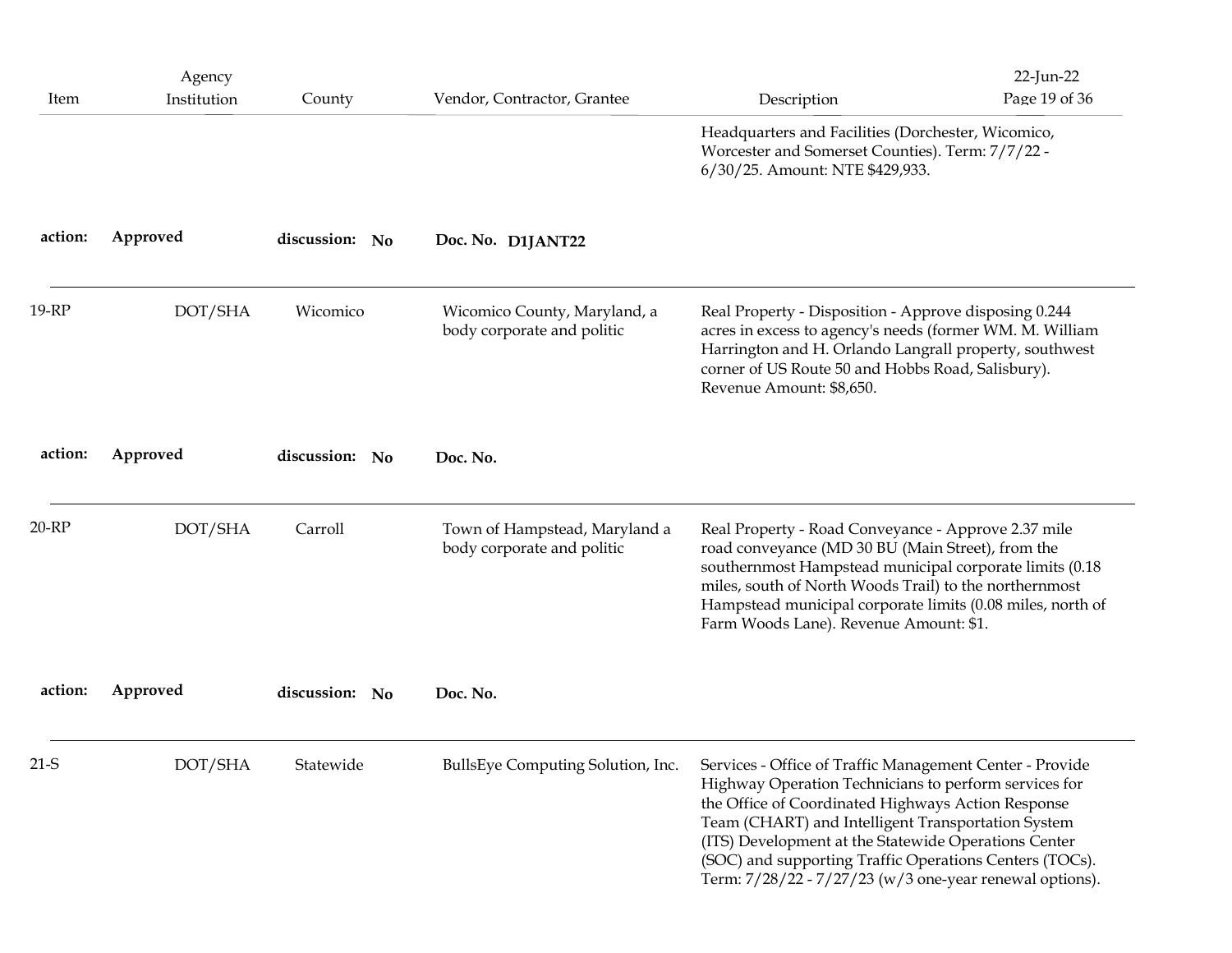|          | Agency      |                       |                                                                |                                                                                                                                                                                                                                                                                                                                                                                       | 22-Jun-22     |
|----------|-------------|-----------------------|----------------------------------------------------------------|---------------------------------------------------------------------------------------------------------------------------------------------------------------------------------------------------------------------------------------------------------------------------------------------------------------------------------------------------------------------------------------|---------------|
| Item     | Institution | County                | Vendor, Contractor, Grantee                                    | Description<br>Amount: \$4,736,904.                                                                                                                                                                                                                                                                                                                                                   | Page 20 of 36 |
| action:  | withdrawn   | discussion: no        | Doc. No. OTMC2022A                                             |                                                                                                                                                                                                                                                                                                                                                                                       |               |
| $22$ -LL | <b>DOT</b>  | Harford               | State of Maryland, Maryland<br><b>Transportation Authority</b> | Landlord Lease - Approve MDOT SHA leasing real<br>property as a landlord to MDOT MTA for construction<br>improvements along the 1-95 right of way in the vicinity of<br>the MD24/MD924 Tollgate Road interchange project.<br>Term: 6 years, 6 months; Effective Date: 7/1/22. Amount: -<br>$0-$                                                                                       |               |
| action:  | Approved    | discussion: No        | Doc. No.                                                       |                                                                                                                                                                                                                                                                                                                                                                                       |               |
| 23-GM    | DOT/MTA     | <b>Baltimore City</b> | Mona Electric                                                  | General Miscellaneous - Award one task order under a<br>previously approved master contract [1.0 Operations<br>Ancillary Repairs, Maintenance, and Construction] -<br>Purchase and installation of a semi-automated Fluid<br>Management System for the Main Bus Maintenance<br>Building located at Bush Division. Term: 150 days from<br>NTP (anticipated 7/7/22). Amount: \$407,100. |               |
| action:  | Approved    | discussion: No        | Doc. No.                                                       |                                                                                                                                                                                                                                                                                                                                                                                       |               |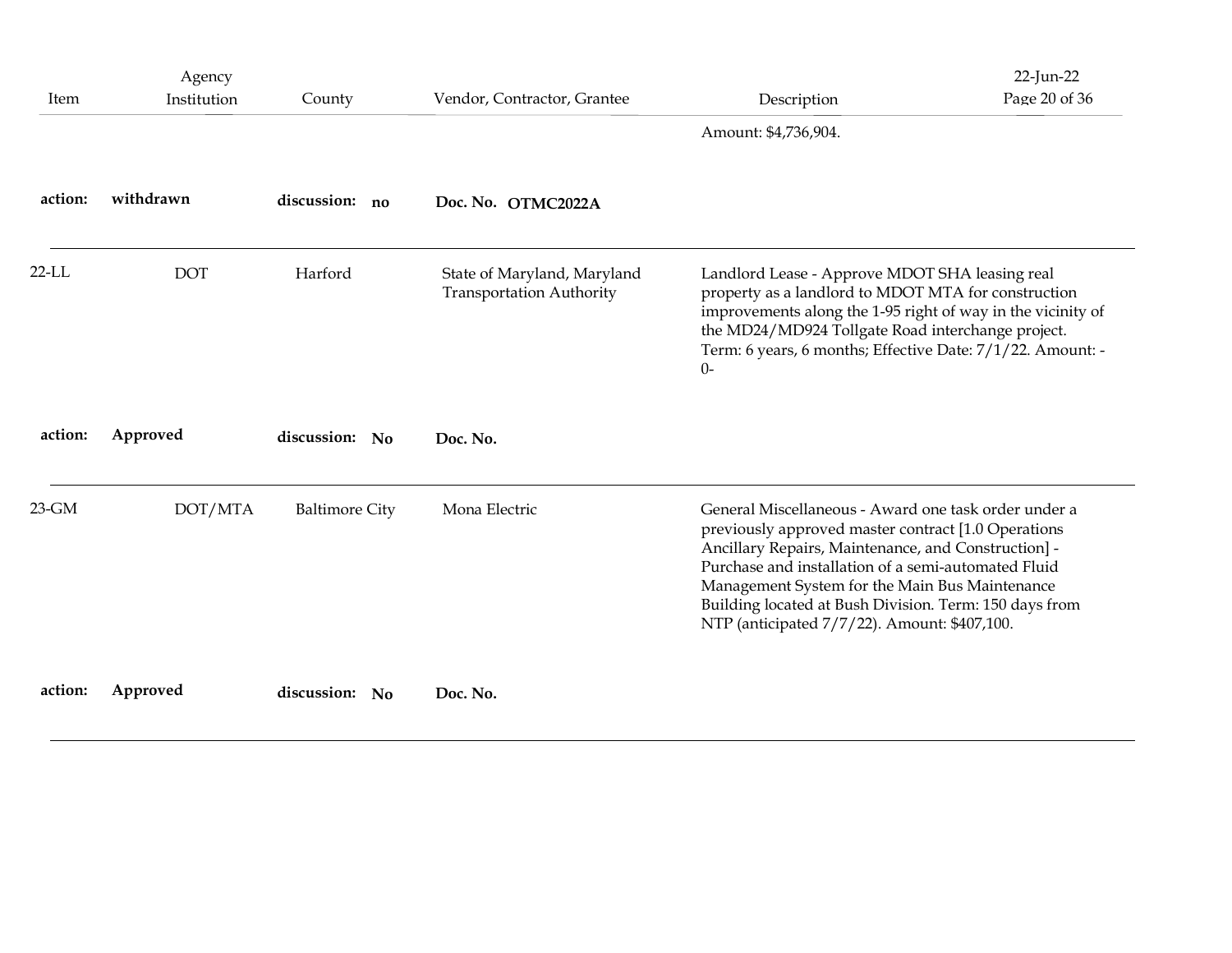|          | Agency                                        |                       |                                                                                                                                 |                                                                                                                                              | 22-Jun-22     |
|----------|-----------------------------------------------|-----------------------|---------------------------------------------------------------------------------------------------------------------------------|----------------------------------------------------------------------------------------------------------------------------------------------|---------------|
| Item     | Institution                                   | County                | Vendor, Contractor, Grantee                                                                                                     | Description                                                                                                                                  | Page 21 of 36 |
|          | <b>Agenda: Department of General Services</b> |                       |                                                                                                                                 |                                                                                                                                              |               |
| $1-CGL$  | <b>DGS</b>                                    | Prince George's       | Board of Directors of Bishop<br>McNamara High School, Inc.                                                                      | Grant - La Reine Science and Innovation Center at Bishop<br>McNamara High School - Enter into grant agreements.<br>Amount: \$1,000,000.      |               |
| action:  | Approved                                      | discussion: No        | Doc. No.                                                                                                                        |                                                                                                                                              |               |
| $2-CGL$  | <b>DGS</b>                                    | Frederick             | County Commissioners of<br>Frederick County                                                                                     | Grant - Frederick County Animal Control Addition - Enter<br>into a grant agreement. Amount: \$100,000.                                       |               |
| action:  | Approved                                      | discussion: No        | Doc. No.                                                                                                                        |                                                                                                                                              |               |
| $3-CGL$  | <b>DGS</b>                                    | Montgomery            | Board of Directors of the<br>Organization for Advancement of<br>and Service for Individuals with<br>Special Needs (OASIS, Inc.) | Grant - OASIS Farm, including roof repairs and parking lot<br>repairs - Enter into a grant agreement. Amount: \$44,000.                      |               |
| action:  | Approved                                      | discussion: No        | Doc. No.                                                                                                                        |                                                                                                                                              |               |
| $4$ -CGL | <b>DGS</b>                                    | <b>Baltimore City</b> | Maryland African American<br>Museum Corporation                                                                                 | Grant - Reginald F. Lewis Museum of Maryland African<br>American History and Culture - Enter into a grant<br>agreement. Amount: \$1,000,000. |               |
| action:  | Approved                                      | discussion: No        | Doc. No.                                                                                                                        |                                                                                                                                              |               |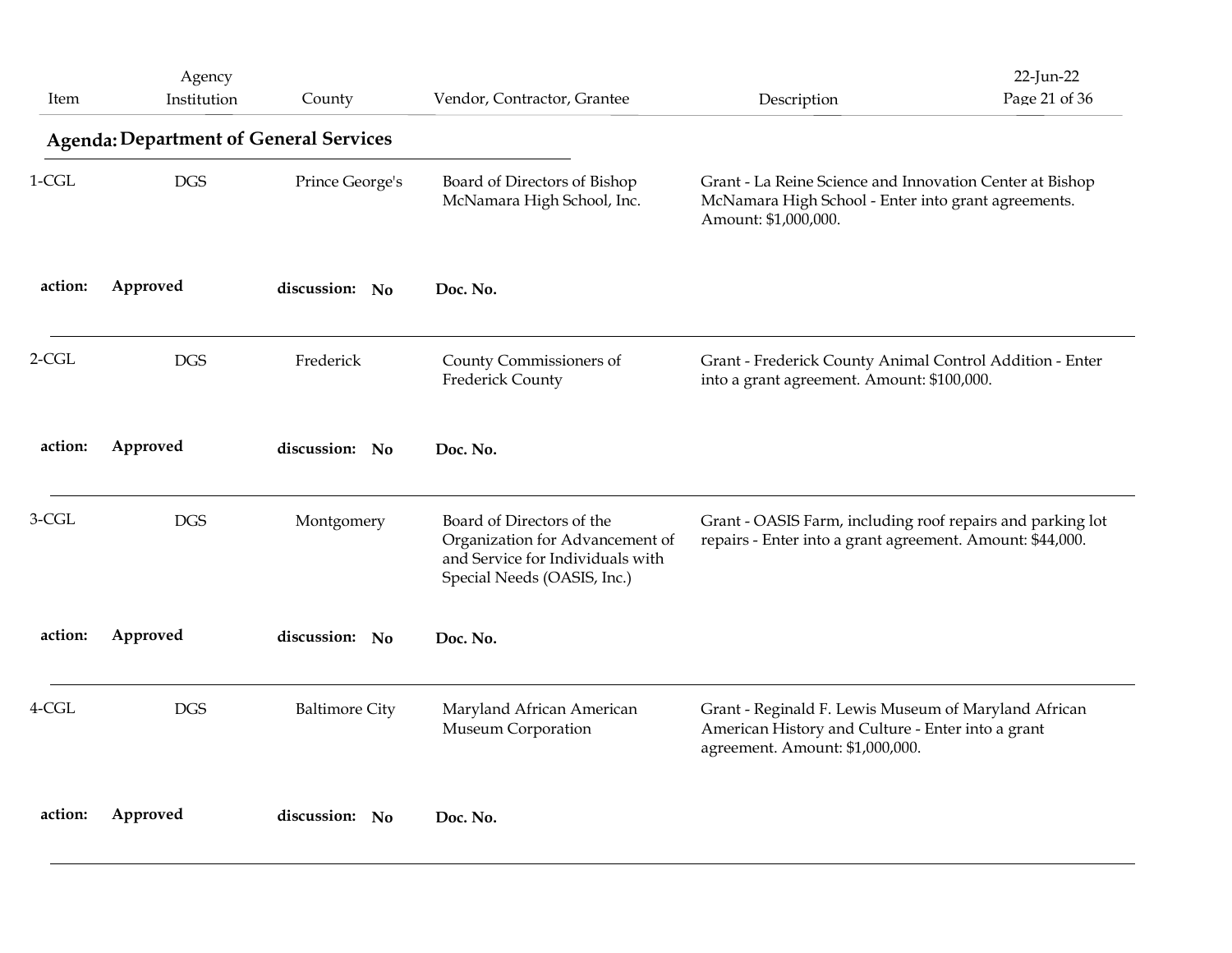| Item                  | Agency<br>Institution | County                | Vendor, Contractor, Grantee                                                                    | Description                                                                                                                                                                                                                                                       | 22-Jun-22<br>Page 22 of 36 |
|-----------------------|-----------------------|-----------------------|------------------------------------------------------------------------------------------------|-------------------------------------------------------------------------------------------------------------------------------------------------------------------------------------------------------------------------------------------------------------------|----------------------------|
| 5-CGL                 | <b>DGS</b>            | Anne Arundel          | Board of Directors of the Woods<br>Community Center, Inc.                                      | Grant - Woods Community Center - Enter into a grant<br>agreement. Amount: \$100,000.                                                                                                                                                                              |                            |
| action:               | Approved              | discussion: No        | Doc. No.                                                                                       |                                                                                                                                                                                                                                                                   |                            |
| $6$ -CGL              | <b>DGS</b>            | <b>Baltimore City</b> | Board of Directors of The Zeta<br>Sigma Foundation, Incorporated                               | Grant - Zeta Sigma Foundation Community Center - Enter<br>into a grant agreement. Amount: \$100,000.                                                                                                                                                              |                            |
| action:               | Approved              | discussion: No        | Doc. No.                                                                                       |                                                                                                                                                                                                                                                                   |                            |
| $7-CGL$<br><b>REV</b> | $_{\rm DGS}$          | <b>Baltimore City</b> | Board of Directors of the Heart of<br>America Foundation and Baltimore<br>City Board of School | Grant - Heart of America facility at Curtis Bay Elementary<br>School - Enter into a grant agreement. Amount: \$170,000                                                                                                                                            |                            |
| action:               | Approved              | discussion: No        | Doc. No.                                                                                       |                                                                                                                                                                                                                                                                   |                            |
| $8-C$                 | PS/MRDCC              | <b>Baltimore City</b> | OMF Contractors, Inc.                                                                          | Construction - Maryland Reception Diagnostic<br>Classification Center - Renovate 50 showers. Term: 120<br>Calendar Days. Amount: \$274,400.                                                                                                                       |                            |
| action:               | Approved              | discussion: No        | Doc. No. 001B2600471                                                                           |                                                                                                                                                                                                                                                                   |                            |
| $9-C$                 | $_{\rm DGS}$          | Dorchester            | Total Contracting, Inc.                                                                        | Construction Contract - Eastern Shore Hospital - Award<br>one task order contract under a previously approved<br>master contract [General Construction & Related<br>Services] - Bathroom ligature risk mitigation. Term: 120<br>Calendar Days. Amount: \$383,620. |                            |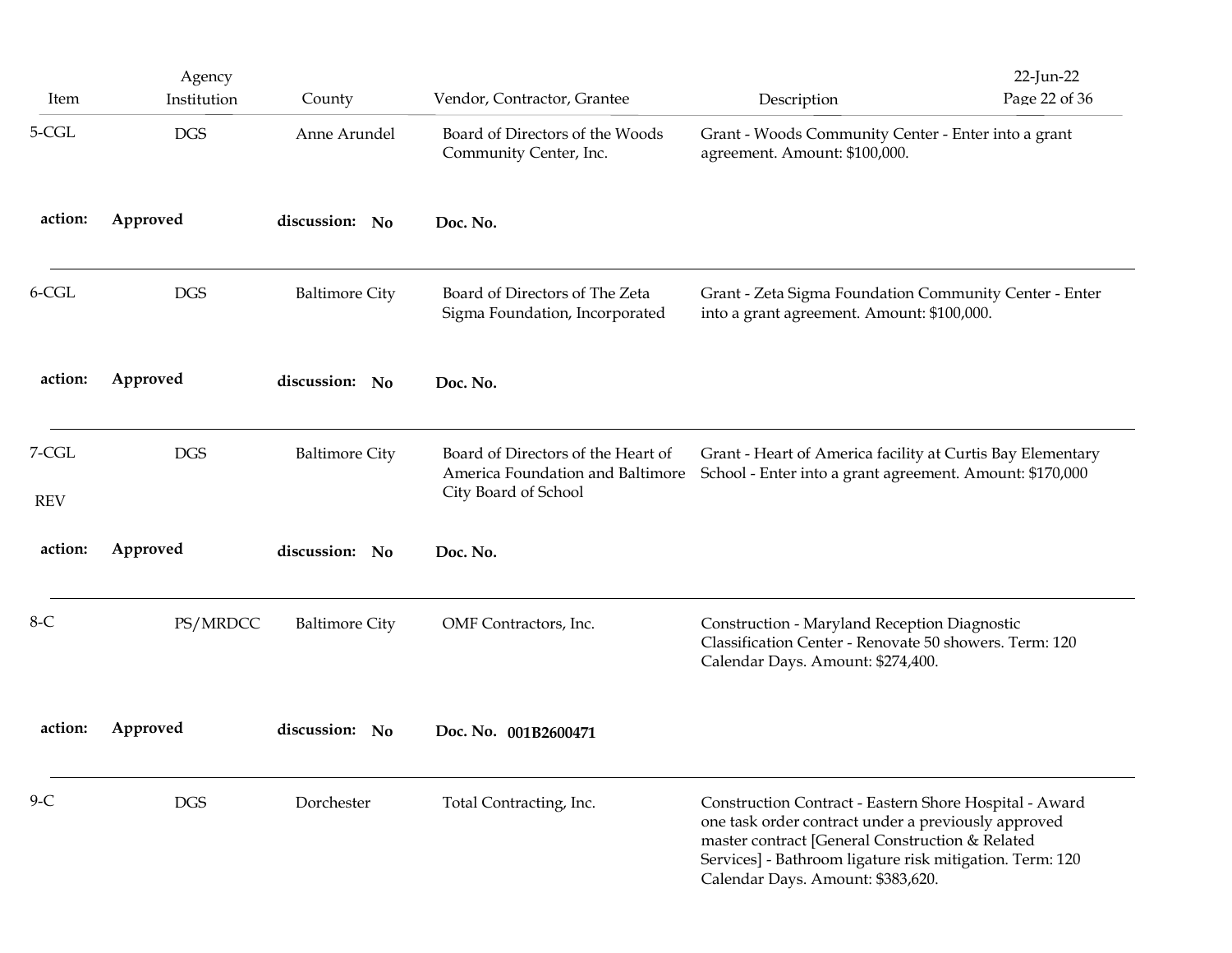| Item       | Agency<br>Institution                                                   | County         | Vendor, Contractor, Grantee                                                                                                                                                                           | Description                                                                                                                                                                                                                                                                                                                                                                                                                                                                                                                   | 22-Jun-22<br>Page 23 of 36 |
|------------|-------------------------------------------------------------------------|----------------|-------------------------------------------------------------------------------------------------------------------------------------------------------------------------------------------------------|-------------------------------------------------------------------------------------------------------------------------------------------------------------------------------------------------------------------------------------------------------------------------------------------------------------------------------------------------------------------------------------------------------------------------------------------------------------------------------------------------------------------------------|----------------------------|
| action:    | Approved                                                                | discussion: No | Doc. No.                                                                                                                                                                                              |                                                                                                                                                                                                                                                                                                                                                                                                                                                                                                                               |                            |
| $10-S$     | DOHR/SSA<br>Out of State<br>Liberty Point Behavioral<br>Healthcare, LLC |                | Service - Out of State Residential Child Care Services -<br>Continuity of Care - Continued services for three youth.<br>Term: 7/1/22 - 6/30/24 (w/one 1-year renewal option).<br>Amount: \$1,151,325. |                                                                                                                                                                                                                                                                                                                                                                                                                                                                                                                               |                            |
| <b>REV</b> |                                                                         |                |                                                                                                                                                                                                       |                                                                                                                                                                                                                                                                                                                                                                                                                                                                                                                               |                            |
| action:    | Approved                                                                | discussion: No | Doc. No. N00B3600002                                                                                                                                                                                  |                                                                                                                                                                                                                                                                                                                                                                                                                                                                                                                               |                            |
| $11-S$     | DOHR/FIA                                                                | Statewide      | $\ddotsc$                                                                                                                                                                                             | Service - Office of Home Energy Programs - Award eight<br>(8) contracts to provide administrative services for<br>Maryland Energy Assistance Program (MEAP) and the<br>Energy Assistance Program and Electric Universal Service<br>Program (EUSP) and the recording of applications for the<br>Utility Service Protection Plan (USPP) in Anne Arundel,<br>Calvert, Carroll, Charles, Garrett, Howard, St. Mary's and<br>Washington Counties. Term: 7/1/22 - 6/30/23 (w/four 1-<br>year renewal options). Amount: \$3,172,807. |                            |
| <b>REV</b> |                                                                         |                | 1. Anne Arundel County<br>Community Action Agency, Inc.                                                                                                                                               |                                                                                                                                                                                                                                                                                                                                                                                                                                                                                                                               | \$586,724.00               |
|            |                                                                         |                | 2. Human Services Programs of<br>Carroll County                                                                                                                                                       |                                                                                                                                                                                                                                                                                                                                                                                                                                                                                                                               | \$366,041.00               |
|            |                                                                         |                | 3. Garrett County Community<br>Action Committee, Inc.                                                                                                                                                 |                                                                                                                                                                                                                                                                                                                                                                                                                                                                                                                               | \$426,652.00               |
|            |                                                                         |                | 4. Community Action Council of                                                                                                                                                                        |                                                                                                                                                                                                                                                                                                                                                                                                                                                                                                                               | \$464,663.00               |
|            |                                                                         |                | Howard County Maryland, Inc.                                                                                                                                                                          |                                                                                                                                                                                                                                                                                                                                                                                                                                                                                                                               |                            |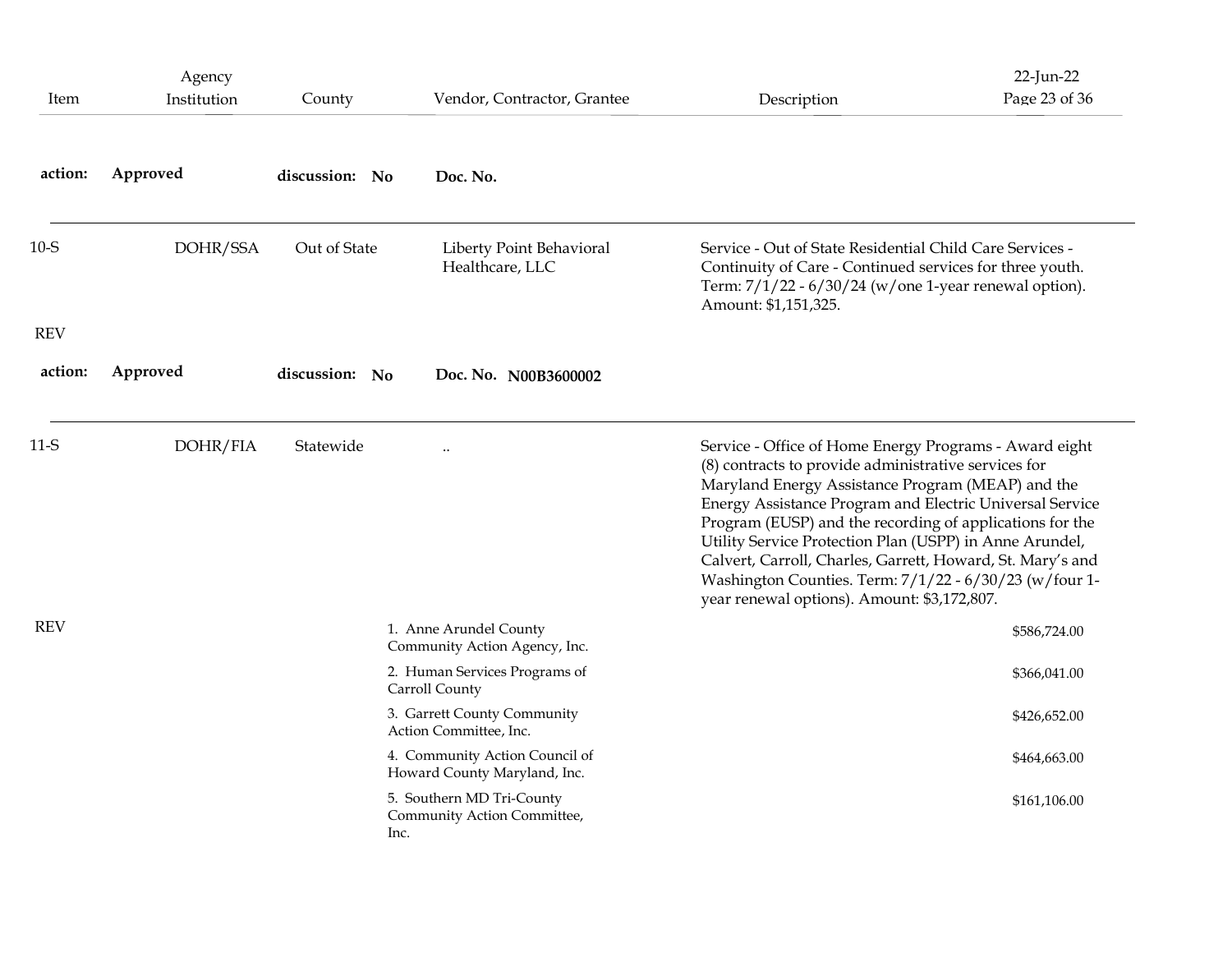| Item    | Agency<br>Institution | County         | Vendor, Contractor, Grantee                                             | Description                                                                                                                                                                                                                                                                                                                                                                  | 22-Jun-22<br>Page 24 of 36 |
|---------|-----------------------|----------------|-------------------------------------------------------------------------|------------------------------------------------------------------------------------------------------------------------------------------------------------------------------------------------------------------------------------------------------------------------------------------------------------------------------------------------------------------------------|----------------------------|
|         |                       |                | 6. Southern Maryland Tri-<br>County Community Action<br>Committee, Inc. |                                                                                                                                                                                                                                                                                                                                                                              | \$319,799.00               |
|         |                       |                | 7. Southern Maryland Tri-<br>County Community Action<br>Committee, Inc. |                                                                                                                                                                                                                                                                                                                                                                              | \$319,799.00               |
|         |                       |                | 8. Washington County<br>Community Action Council, Inc.                  |                                                                                                                                                                                                                                                                                                                                                                              | \$528,023.00               |
| action: | Approved              | discussion: No | Doc. No. N00B3600010                                                    |                                                                                                                                                                                                                                                                                                                                                                              |                            |
| $12-S$  | Maryland 529          | Statewide      | UHY Advisors Mid-Atlantic, Inc.                                         | Service - Annual financial audit services for all current and<br>future Maryland 529 plans. Term: 7/1/22 - 6/30/25.<br>Amount: \$203,220.                                                                                                                                                                                                                                    |                            |
| action: | Approved              | discussion: No | Doc. No. R60B3600001                                                    |                                                                                                                                                                                                                                                                                                                                                                              |                            |
| $13-S$  | <b>RETAGCY</b>        | Statewide      | UHY Advisors Mid-Atlantic, Inc.                                         | Service - Internal Audit Division - Internal Audit Services.<br>Term: $7/1/22 - 6/31/27$ (w/two 1-year renewal options).<br>Amount: NTE \$3,400,000.                                                                                                                                                                                                                         |                            |
| action: | Approved              | discussion: No | Doc. No. G20B2600007                                                    |                                                                                                                                                                                                                                                                                                                                                                              |                            |
| 14-S    | <b>EDUC</b>           | Statewide      | Apex Learning, Inc.                                                     | Service - RETROACTIVE - Hosted Online Courses for<br>Juvenile Services Education System - Retroactive approval<br>to provide online and teaching support for students in<br>grades 6 -12 residing in Juvenile Services residential<br>facilities. Retroactive Term: 8/15/21 - 6/22/22, \$66,000;<br>Proactive Term: 6/23/22 - 8/14/23, \$64,600. Total<br>Amount: \$130,600. |                            |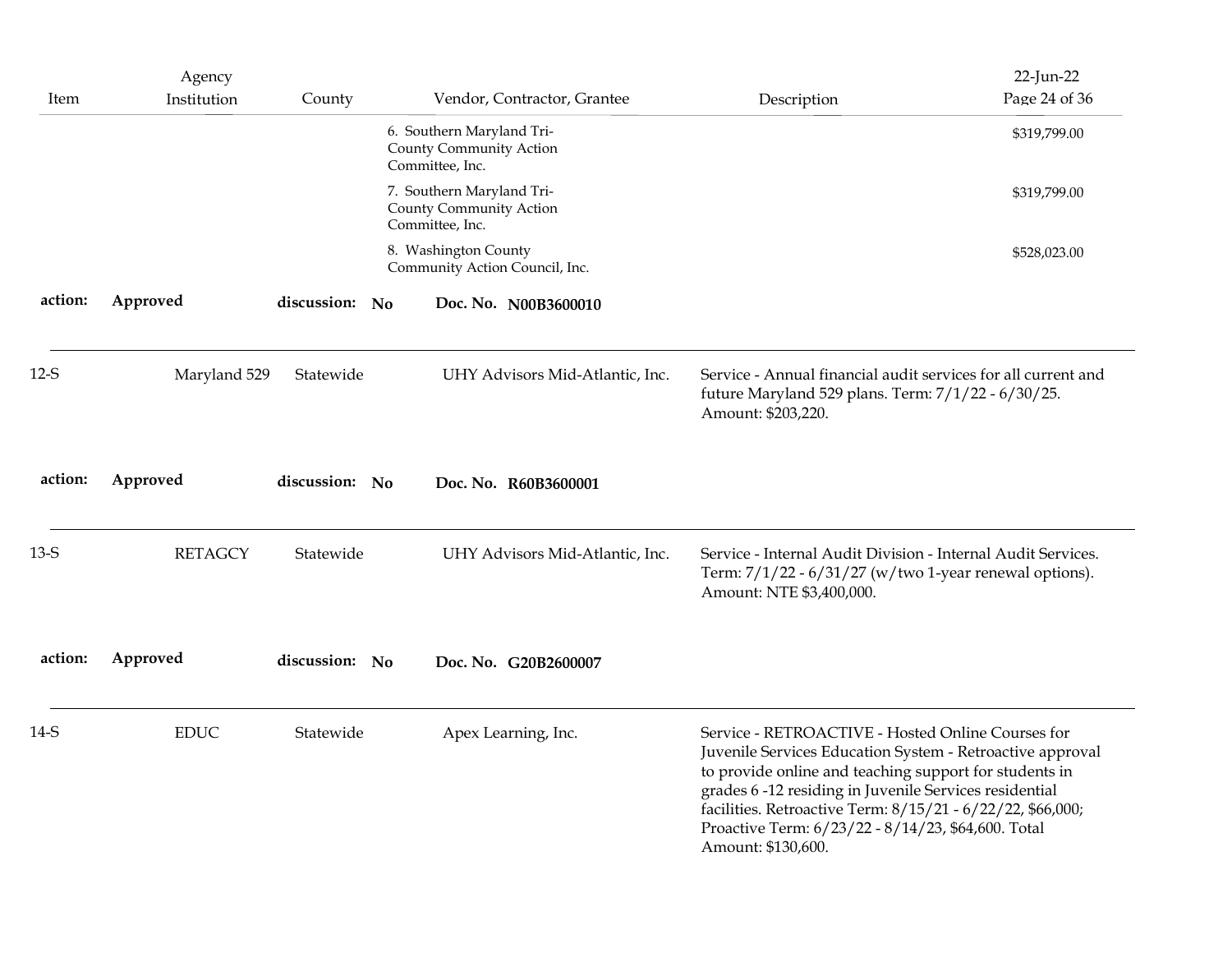| Item     | Agency<br>Institution | County         | Vendor, Contractor, Grantee      | Description                                                                                                                                                                                                                                        | 22-Jun-22<br>Page 25 of 36 |
|----------|-----------------------|----------------|----------------------------------|----------------------------------------------------------------------------------------------------------------------------------------------------------------------------------------------------------------------------------------------------|----------------------------|
| action:  | Approved              | discussion: No | Doc. No. R00P1602006/2602        |                                                                                                                                                                                                                                                    |                            |
| 15-S-OPT | <b>DOHR</b>           | Statewide      | Better You Better Me             | Service Renewal Option - Baltimore City Department of<br>Social Services Child Welfare - One-on-One Support<br>Services for children placed in out-of-home care - Exercise<br>sole renewal option. Term: 7/1/22 - 6/30/23. Amount:<br>\$1,077,300. |                            |
| action:  | Approved              | discussion: No | Doc. No. N00B3600015             |                                                                                                                                                                                                                                                    |                            |
| 16-S-MOD | <b>DBM</b>            | Statewide      | <b>Element Fleet Corporation</b> | Service Modification - Fleet Management Office -<br>Maintenance, Repair and Accident Management Program<br>for State-Owned Vehicles - Add funds and extend term to<br>complete new procurement. Term: 7/7/22 - 3/30/23.<br>Amount: \$22,000,000.   |                            |
| action:  | Approved              | discussion: No | Doc. No. COJ58452                |                                                                                                                                                                                                                                                    |                            |
| 17-S-MOD | <b>DGS</b>            | Statewide      | VU Strategies LLC                | Service Modification - Petroleum engineering and safety<br>assessment consulting services - Extend term to fully<br>implement the Statewide Fuel Delivery and Maintenance<br>Services Contract. Term: 7/1/22 - 8/31/22. Amount:<br>\$60,000.       |                            |
|          | Approved              | discussion: No |                                  |                                                                                                                                                                                                                                                    |                            |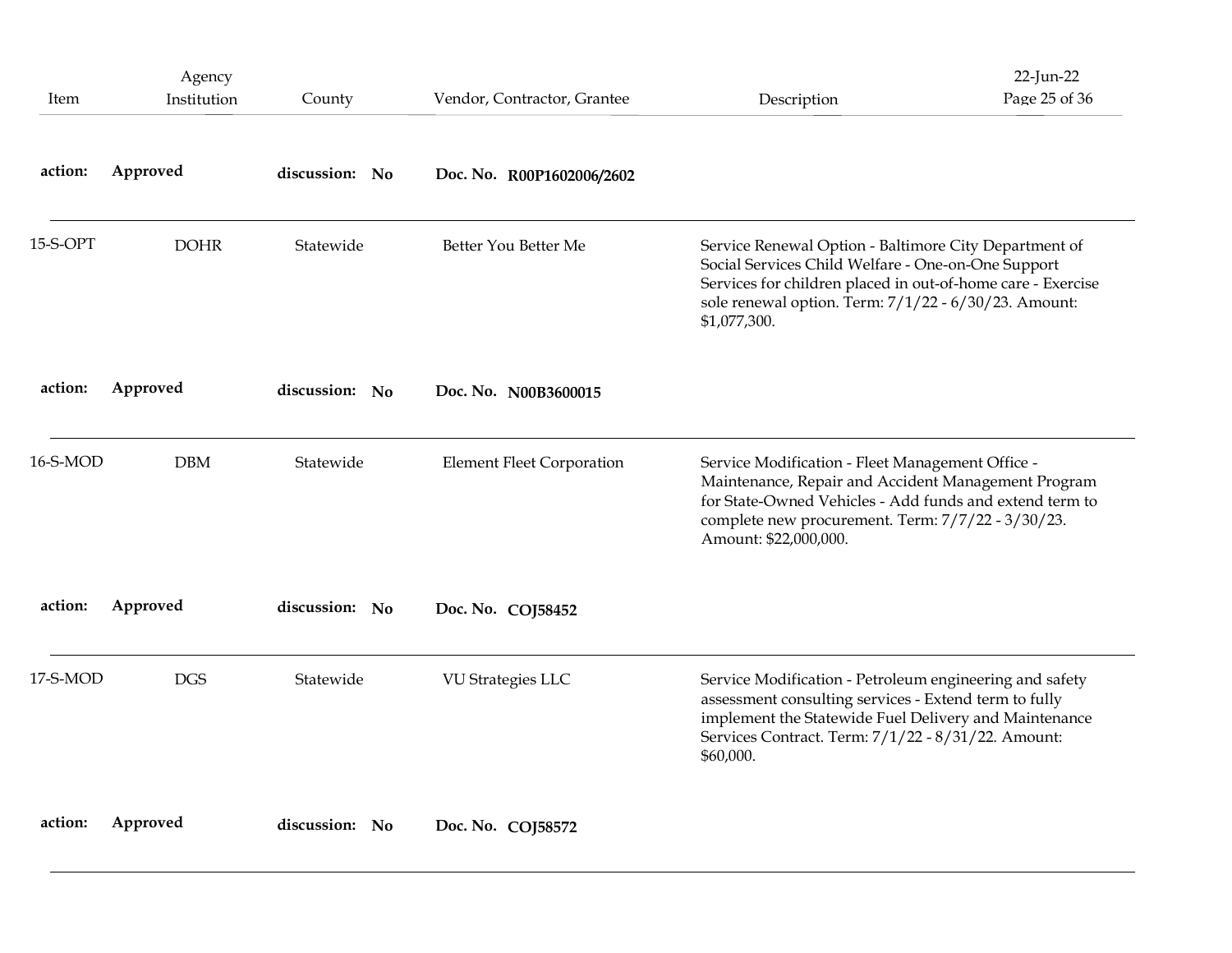| Item       | Agency<br>Institution | County         | Vendor, Contractor, Grantee                        | Description                                                                                                                                                                                                                                                                                                                                                                              | 22-Jun-22<br>Page 26 of 36 |
|------------|-----------------------|----------------|----------------------------------------------------|------------------------------------------------------------------------------------------------------------------------------------------------------------------------------------------------------------------------------------------------------------------------------------------------------------------------------------------------------------------------------------------|----------------------------|
| 18-S-MOD   | HCD                   | Statewide      | Karen H. Belinko Appraisals, Inc.                  | Service Modification - RETROACTIVE - Community<br>Development Administration - Multifamily Appraisal<br>Services - (1) Retroactive approval for two prior mods over<br>\$50,000 executed without prior BPW approval and (2)<br>Extend term and add funding. Retroactive Term: 3/20/19 -<br>6/22/22, \$135,000; Proactive Term: 6/23/22 - 1/28/23,<br>\$200,000. Total Amount: \$335,000. |                            |
| <b>REV</b> |                       |                |                                                    |                                                                                                                                                                                                                                                                                                                                                                                          |                            |
| action:    | Approved              | discussion: No | Doc. No. COJ55881                                  |                                                                                                                                                                                                                                                                                                                                                                                          |                            |
| 19-S-MOD   | DOHR/SSA              | Statewide      | Adoptions Together, Inc.                           | Service Modification - Post Permanency Services, including<br>mental health, educational support, and support for same<br>race and transracial adoption children and families in<br>Maryland - Extend term and add funding to complete new<br>procurement. Term: 7/15/22 - 4/30/23. Amount: \$473,554.                                                                                   |                            |
| action:    | Approved              | discussion: No | Doc. No. COJ57200                                  |                                                                                                                                                                                                                                                                                                                                                                                          |                            |
| 20-S-MOD   | DOHR/SSA              | Statewide      | Center for Adoption Support and<br>Education, Inc. | Service Modification - Post-Adoption Education and<br>Mental Health Services to adoption children and families -<br>Extend term and add funding to complete new<br>procurement. Term: 7/15/22 - 4/30/23. Amount: \$525,000.                                                                                                                                                              |                            |
| action:    | Approved              | discussion: No | Doc. No. COJ57199                                  |                                                                                                                                                                                                                                                                                                                                                                                          |                            |
| 21-S-MOD   | <b>MDP</b>            | Calvert        | B. Von Paris and Sons, Inc.                        | Service Modification - Maryland Historical Trust -<br>Jefferson Patterson Park & Museum - Pack and move<br>Patterson collection to an off-site storage unit for                                                                                                                                                                                                                          |                            |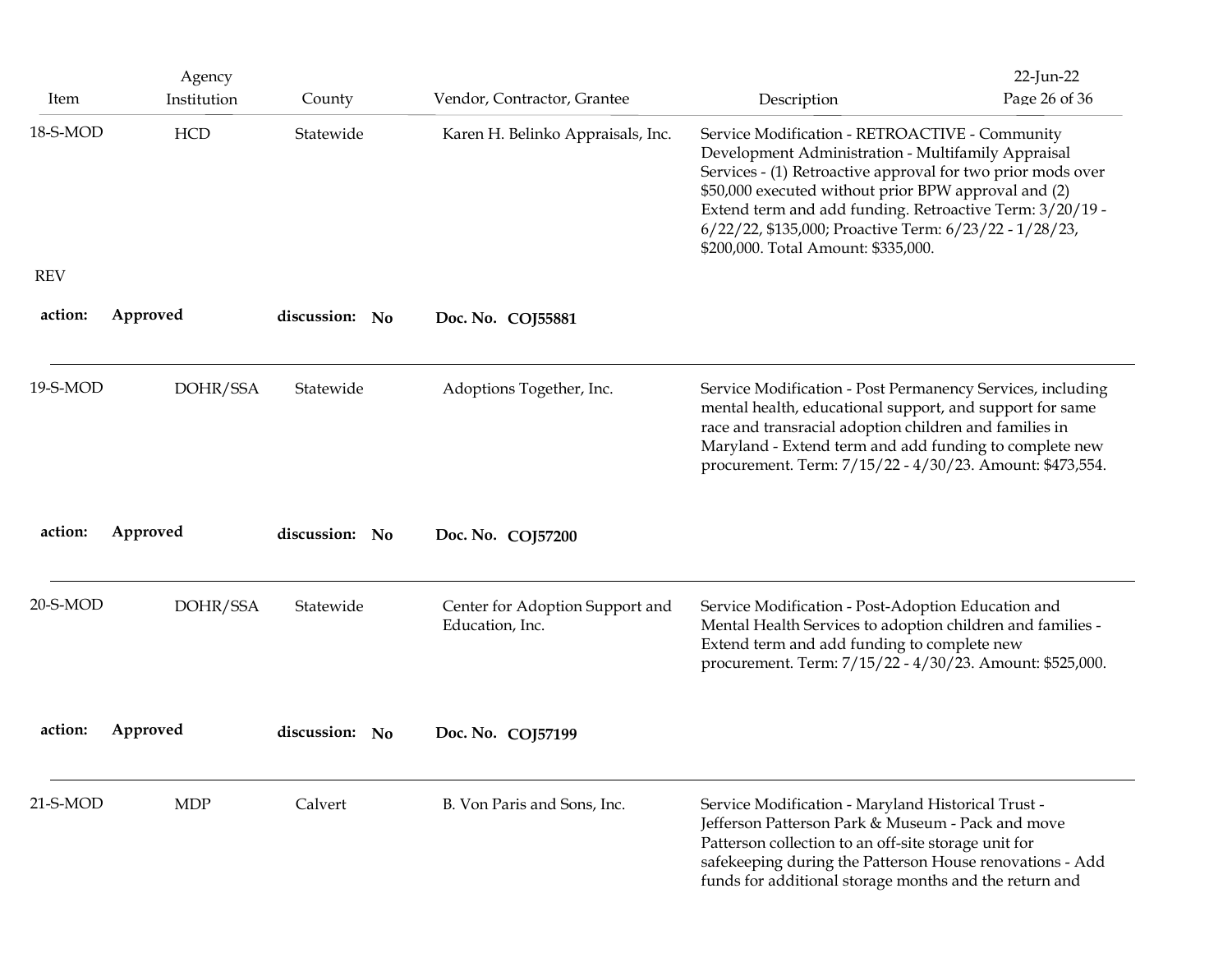| Item     | Agency<br>Institution | County          | Vendor, Contractor, Grantee | Description                                                                                                                                                                                                                                                                                                                                                                                                     | 22-Jun-22<br>Page 27 of 36 |
|----------|-----------------------|-----------------|-----------------------------|-----------------------------------------------------------------------------------------------------------------------------------------------------------------------------------------------------------------------------------------------------------------------------------------------------------------------------------------------------------------------------------------------------------------|----------------------------|
|          |                       |                 |                             | unpacking of the collection due to a revised construction<br>schedule. Term: 7/1/22 - 11/30/24. Amount: \$166,995.                                                                                                                                                                                                                                                                                              |                            |
| action:  | Approved              | discussion: No  | Doc. No. D40B3600001        |                                                                                                                                                                                                                                                                                                                                                                                                                 |                            |
| 22-S-MOD | DBM/OPSB              | Statewide       | Caremark PCS Health, LLC    | Service Modification - RETROACTIVE - Employee Benefits<br>Division - Pharmacy Benefits Plan Management Services<br>and Purchasing Pool Management - Retroactive approval<br>to improve pricing, change purchasing pool terms in two<br>functional areas, and add funds. Retroactive Term:<br>1/1/22 - 6/22/22, \$56,725,889; Proactive Term: 6/23/22 -<br>12/31/22, \$121,818,226. Total Amount: \$178,544,114. |                            |
| action:  | Approved              | discussion: yes | Doc. No. COJ58417           |                                                                                                                                                                                                                                                                                                                                                                                                                 |                            |
| $23-IT$  | <b>DOT</b>            | Statewide       | AlxTel                      | Information Technology - MDOT Office of Strategic<br>Customer Service - Adobe Digital Asset Management<br>Cloud Services Software support, maintenance, and<br>licensing subscription. Term: 7/1/22 - 6/30/25. Amount:<br>\$267,460.                                                                                                                                                                            |                            |
| action:  | Approved              | discussion: No  | Doc. No. J01B3600002        |                                                                                                                                                                                                                                                                                                                                                                                                                 |                            |
| $24-IT$  | <b>MIEMSS</b>         | Statewide       | ImageTrend, Inc.            | Information Technology - Statewide Electronic Emergency<br>Medical Services (EMS) Data System (eMEDS®) support,<br>maintenance, upgrade, and hosting. Term: 7/1/22 -<br>6/30/28 (w/two 1-year renewal options). Amount:<br>\$1,817,320.                                                                                                                                                                         |                            |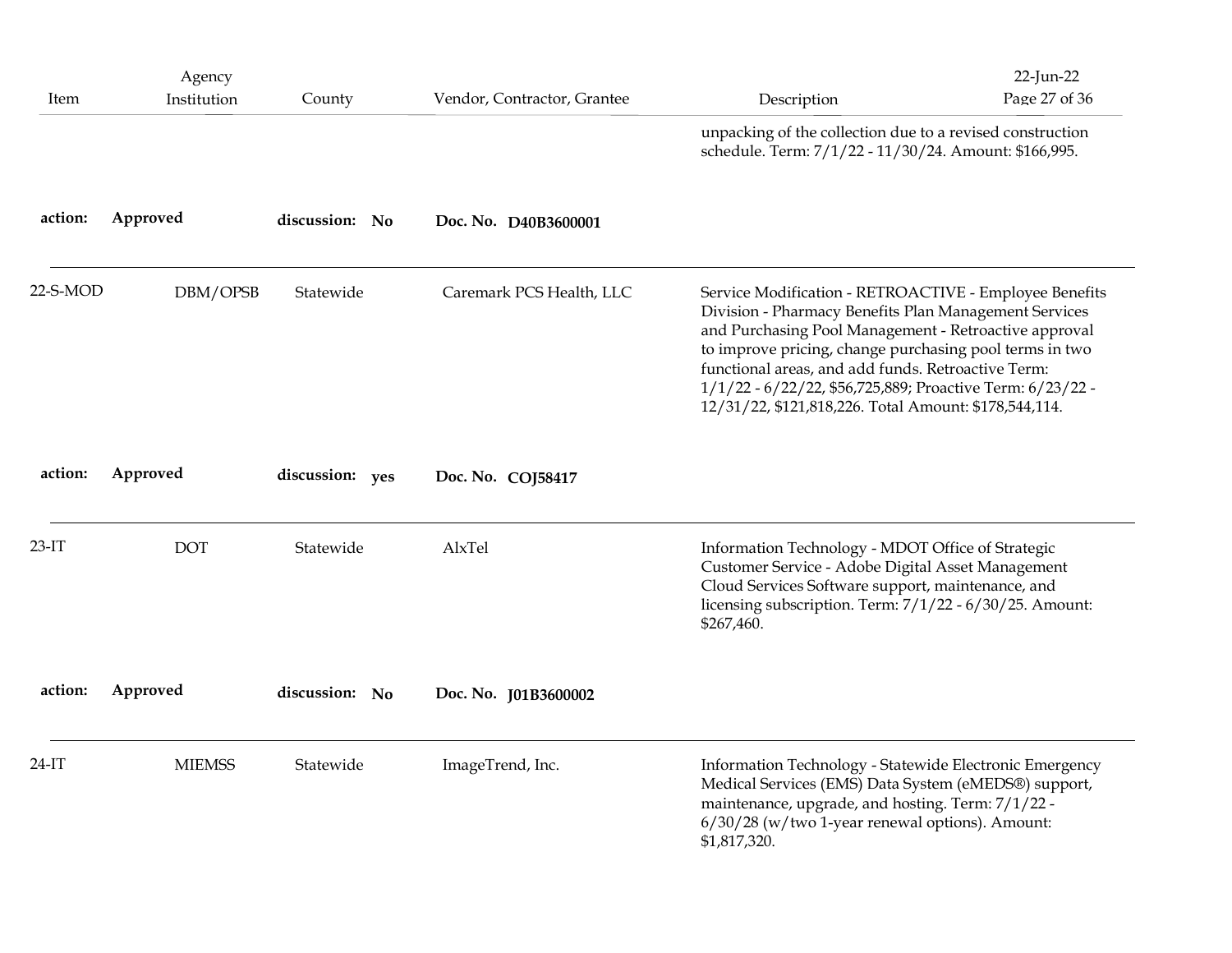|              | Agency      |                |                                                                                              |                                                                                                                                                                                                                                                                                                                                                                                                                                                   | 22-Jun-22     |
|--------------|-------------|----------------|----------------------------------------------------------------------------------------------|---------------------------------------------------------------------------------------------------------------------------------------------------------------------------------------------------------------------------------------------------------------------------------------------------------------------------------------------------------------------------------------------------------------------------------------------------|---------------|
| Item         | Institution | County         | Vendor, Contractor, Grantee                                                                  | Description                                                                                                                                                                                                                                                                                                                                                                                                                                       | Page 28 of 36 |
| action:      | Approved    | discussion: No | Doc. No. D53B3600001                                                                         |                                                                                                                                                                                                                                                                                                                                                                                                                                                   |               |
| $25-IT$      | <b>EDUC</b> | Statewide      | E-Builder                                                                                    | Information Technology - Interagency Commission on<br>School Construction (IAC) - Business-Management System<br>to manage tracking, capital-project planning, engineering,<br>site approval, design review, delivery, funding, payment,<br>accounting, and completion process, including tracking of<br>post-occupancy and warranty materials for the IAC. Term:<br>$6/23/22$ - $6/22/27$ (w/two 1-year renewal options).<br>Amount: \$3,726,111. |               |
| action:      | Approved    | discussion: No | Doc. No. R00B2600117                                                                         |                                                                                                                                                                                                                                                                                                                                                                                                                                                   |               |
| $26-IT$      | <b>DBM</b>  | Statewide      | Jonas Collections and Recovery, Inc. Information Technology - Central Collection Unit - Debt | Manager Software, Maintenance, Support, and<br>Professional Services. Term: 7/1/22 - 6/30/32 (w/one 5-<br>year renewal option). Amount: \$7,692,006.                                                                                                                                                                                                                                                                                              |               |
| action:      | Approved    | discussion: No | Doc. No. F10B2600044                                                                         |                                                                                                                                                                                                                                                                                                                                                                                                                                                   |               |
| 27-IT-OPTMOD | <b>DNR</b>  | Statewide      | Terra Technology Group (TTG)                                                                 | Information Technology Renewal Option/Modification -<br>COMPASS System hosting - Exercise second and final<br>renewal option and Modify to increase cybersecurity<br>insurance and add more layers of security to the system.<br>Option and Modification Term: 7/1/22 - 6/30/23. Option<br>Amount: \$150,855; Modification Amount: \$56,577. Total<br>Amount: \$207,433.                                                                          |               |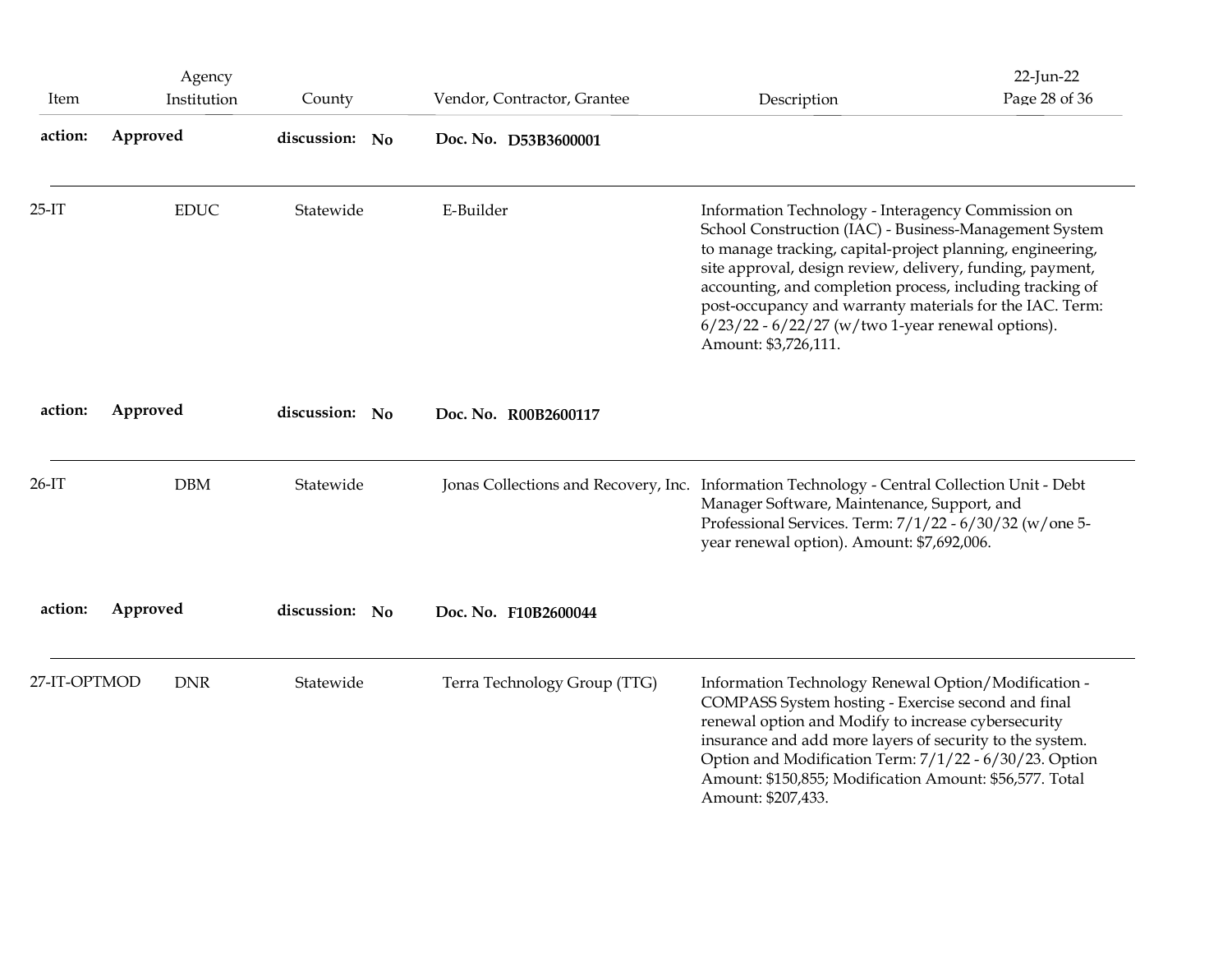| Item      | Agency<br>Institution | County         | Vendor, Contractor, Grantee               | Description                                                                                                                                                                                                                                                                                                                                                                                                                                                                           | $22$ -Jun-22<br>Page 29 of 36 |
|-----------|-----------------------|----------------|-------------------------------------------|---------------------------------------------------------------------------------------------------------------------------------------------------------------------------------------------------------------------------------------------------------------------------------------------------------------------------------------------------------------------------------------------------------------------------------------------------------------------------------------|-------------------------------|
| action:   | Approved              | discussion: No | Doc. No. COJ57409                         |                                                                                                                                                                                                                                                                                                                                                                                                                                                                                       |                               |
| 28-IT-MOD | <b>DOHR</b>           | Statewide      | Conduent State & Local Solutions,<br>Inc. | Information Technology Modification - Provide technical<br>and subject matter experts to operate, maintain, modify,<br>and enhance DHS's mainframe, non-mainframe, and web-<br>based information systems - Extend term to allow for the<br>completion of the modernization of existing legacy<br>systems. Term: 7/1/22 - 12/31/22. Amount: \$3,801,985.                                                                                                                               |                               |
| action:   | Approved              | discussion: No | Doc. No. COJ57138                         |                                                                                                                                                                                                                                                                                                                                                                                                                                                                                       |                               |
| 29-IT-MOD | <b>DOHR</b>           | Statewide      | Conduent State & Local Solutions,<br>Inc. | Information Technology Modification - Provide data center<br>support, backup, recovery, and disaster recovery services<br>for DHR's critical data processing mainframe and web<br>hosting applications - Extend term to allow for the<br>decommissioning of all legacy applications and<br>termination services. Term: 7/1/22 - 12/31/22. Amount:<br>\$10,186,845.                                                                                                                    |                               |
| action:   | Approved              | discussion: No | Doc. No. COJ57133                         |                                                                                                                                                                                                                                                                                                                                                                                                                                                                                       |                               |
| $30-IT$   | <b>VARIOUS</b>        | Statewide      | $\ddotsc$                                 | Information Technology - Award 12 task orders under<br>previously approved Master Contracts (1.0) Consulting<br>and Technical Services Plus (CATS+), (2.0) Delivery<br>Program Management Services, Secondary Master from<br>CATS+, (3.0) Commercial Off-the-Shelf Software (COTS)<br>2012, (4.0) Desktop, Laptops and Tablets 2015, (5.0)<br>Hardware/Associated Equipment & Services 2012, and<br>(6.0) Cable & Wiring Materials & Services Outside Plant.<br>Amount: \$39,691,717. |                               |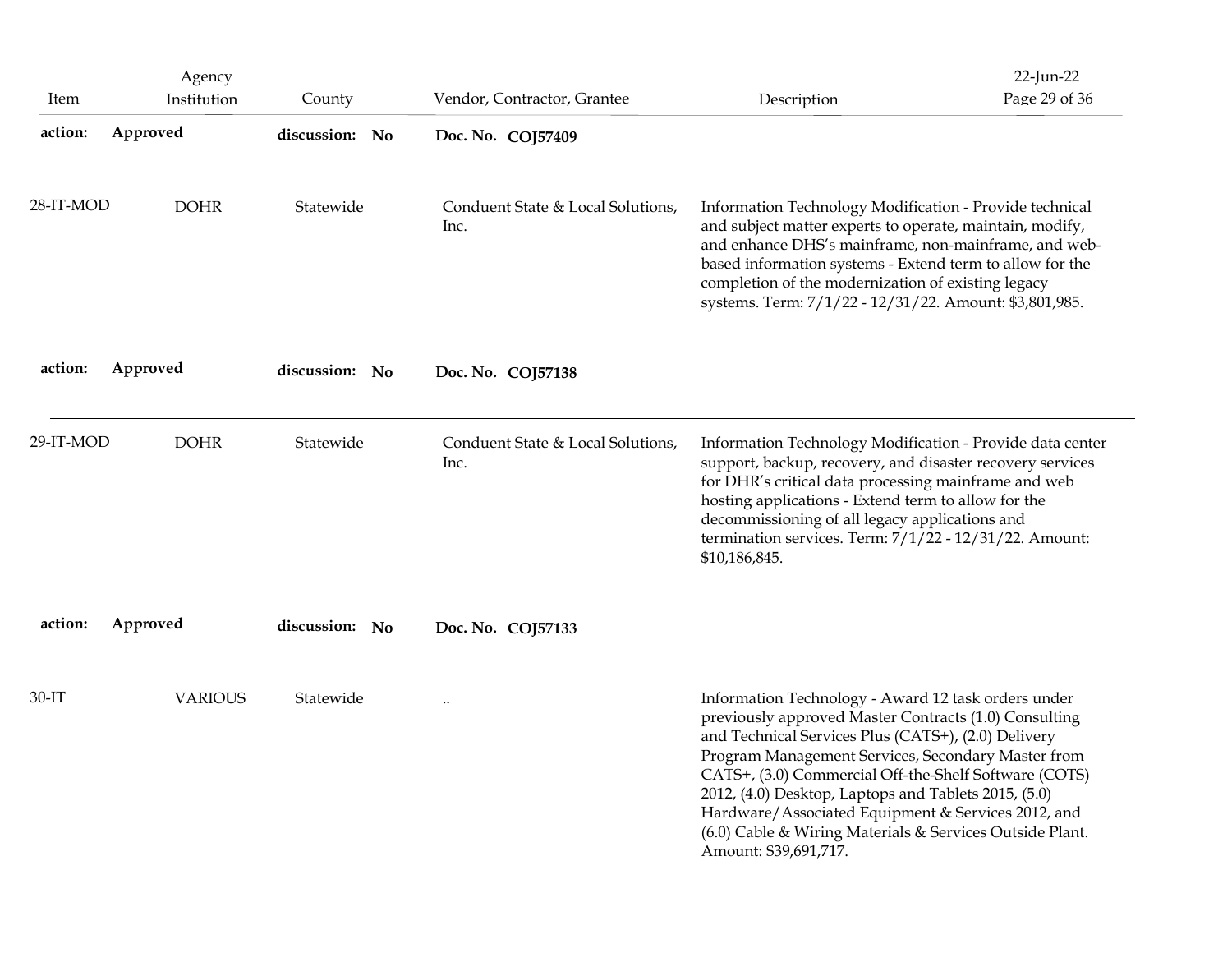|      | Agency      |        |                                                |                                                                                                                                                                                                                                                                                                                                                          | 22-Jun-22       |
|------|-------------|--------|------------------------------------------------|----------------------------------------------------------------------------------------------------------------------------------------------------------------------------------------------------------------------------------------------------------------------------------------------------------------------------------------------------------|-----------------|
| Item | Institution | County | Vendor, Contractor, Grantee                    | Description                                                                                                                                                                                                                                                                                                                                              | Page 30 of 36   |
| REV  | DIT         |        | 1.1 Skyline Technology<br>Solutions, LLC       | Network Operations Center to<br>monitor the network 24/7,<br>technical support staff to maintain<br>and remediate issues with<br>networkMaryland, and<br>engineering resources to<br>expand/enhance the program<br>which supplies agencies with high-<br>speed data services. Term: 7/1/22 -<br>$6/30/25$ (w/two 2-year renewal<br>options).             | \$31,428,449.00 |
|      | DIT         |        | 2.1 Angarai International, Inc.<br>dba Angarai | One Senior Business Analyst to<br>collaborate with the State<br>Department of Education and the<br>24 Local Education Agencies to<br>ensure that state<br>requirements/deliverables for the<br>financial management system and<br>Student Information System (SIS)<br>are fully documented. Term:<br>6/27/22 - 6/26/23 (w/one 1-year<br>renewal option). | \$211,002.56    |
|      | <b>DIT</b>  |        | 2.2 Navitas Business Consulting,<br>Inc.       | One Senior Project Manager for the<br>Department of Human Services<br>(DHS) to oversee the relocation<br>and data migration of the DHS<br>Data Center to its new location.<br>Term: 7/11/22 - 7/10/23 (w/two 1-<br>year renewal options).                                                                                                                | \$252,342.72    |
|      | COMP        |        | 3.1 Digital Information Services,<br>Inc.      | IBM software subscription &<br>support renewal. Term: 7/1/22 -<br>$6/30/23$ .                                                                                                                                                                                                                                                                            | \$211,758.43    |
|      | <b>DOHR</b> |        | 3.2 Carahsoft Technology<br>Corporation        | New Relic provides digital<br>business with real-time<br>performance analytics on the<br>performance and health of their<br>applications, servers, and websites.<br>Term: 6/30/22 - 6/29/23.                                                                                                                                                             | \$856,602.00    |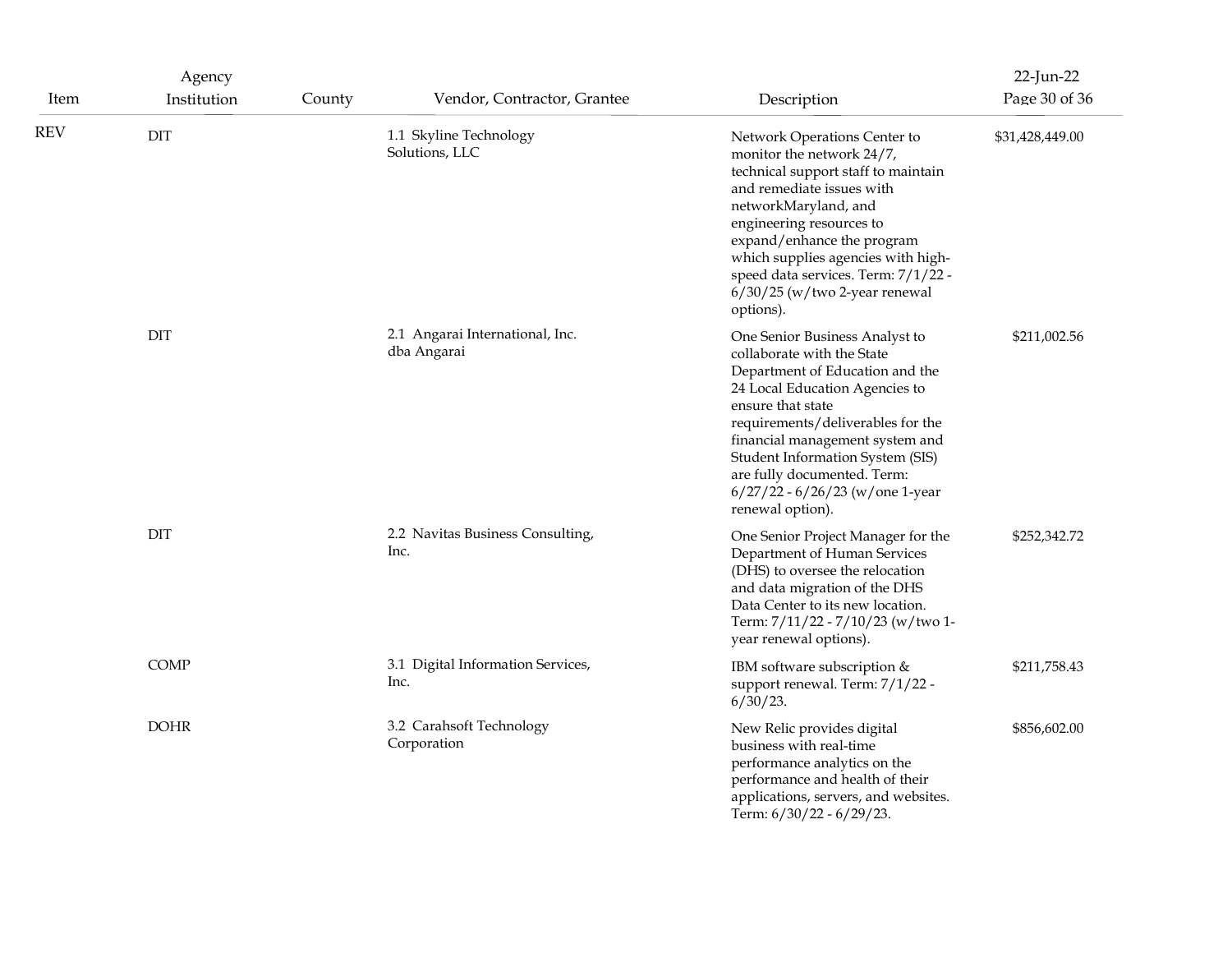| Item     | Agency<br>Institution      | County          | Vendor, Contractor, Grantee                     | Description                                                                                                                                                                              | 22-Jun-22<br>Page 31 of 36 |
|----------|----------------------------|-----------------|-------------------------------------------------|------------------------------------------------------------------------------------------------------------------------------------------------------------------------------------------|----------------------------|
|          | DIT                        |                 | 3.3 Carahsoft Technology<br>Corporation         | Vulnerability management for<br>complete visibility into the assets<br>and vulnerabilities in our<br>organizations. Term: 7/7/22 -<br>$7/6/23$ .                                         | \$340,617.34               |
|          | <b>DOT</b>                 |                 | 3.4 SHI                                         | Software support and maintenance<br>renewal for Broadcom - CA<br>Technologies software used on the<br>IBM mainframe. Term: 7/1/22 -<br>6/30/25.                                          | \$2,442,463.50             |
|          | DOT/MVA                    |                 | 3.5 Carahsoft Technology<br>Corporation         | <b>Enterprise Content Management</b><br>System with scanning capabilities,<br>licensing and support included.<br>Term: 7/27/22 - 7/26/25.                                                | \$1,249,843.45             |
|          | DIT                        |                 | 4.1 Applied Technology<br>Services, Inc. (ATS)  | Purchase 615 Dell laptops and 815<br>Dell docking stations. Term:<br>Anticipated delivery 8/1/22.                                                                                        | \$1,170,192.00             |
|          | DIT                        |                 | 5.1 Applied Technology<br>Services, Inc. (ATS)  | BWI Thurgood Marshall Airport -<br>Provide Cisco Hyperflex -<br>increased data center capacity.<br>Term: One-time purchase,<br>Anticipated delivery 9/1/22.                              | \$899,980.00               |
|          | <b>DOT</b>                 |                 | 5.2 Advanced Computer<br>Concepts               | Glen Burnie Data Center - Replace<br>the Nexus 7000s core data center<br>switches to provide more capacity.<br>Term: One-time purchase,<br>Anticipated delivery: 7/1/22.                 | \$381,698.68               |
|          | $\rm{DIT}$                 |                 | 6.1 Leading Technology<br>Solutions, Inc. (LTS) | Deer's Head Hospital - Install fiber<br>optic cable. Term: 38 working days.                                                                                                              | \$246,767.00               |
| action:  | approved with<br>revisions | discussion: yes | Doc. No.                                        | *Sub-Items 1.1 and 6.1 were Withdrawn at the Meeting                                                                                                                                     |                            |
| 31-M-OPT | $_{\rm DGS}$               | Montgomery      | <b>Integrity National Corporation</b>           | Maintenance Renewal Option - Rockville District<br>Court/Multi-Service Center - Janitorial Services - Exercise<br>final renewal option. Term: $7/1/22 - 6/20/23$ . Amount:<br>\$202,051. |                            |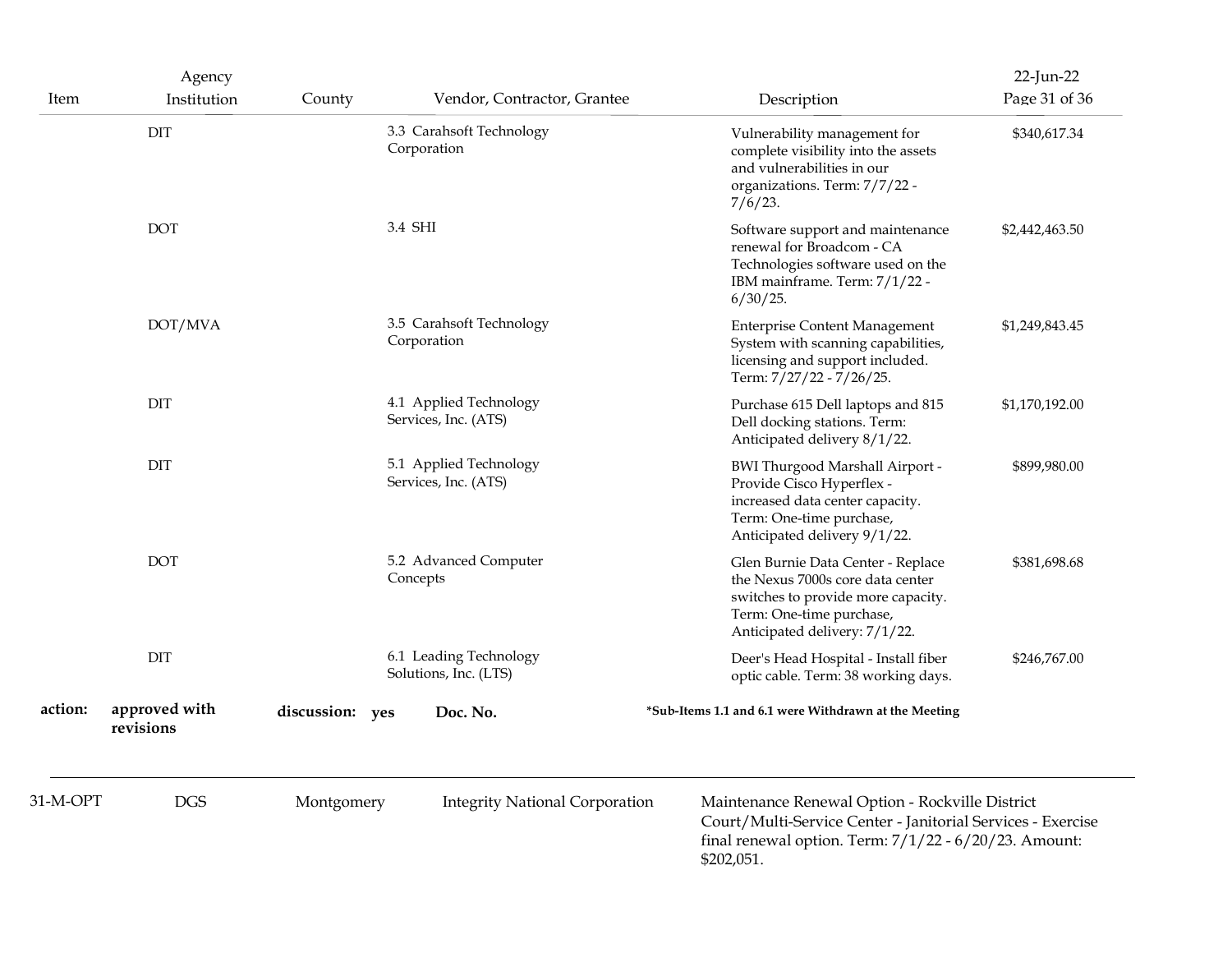| Item       | Agency<br>Institution | County          | Vendor, Contractor, Grantee | Description                                                                                                                                                                                                                                                                       | 22-Jun-22<br>Page 32 of 36 |
|------------|-----------------------|-----------------|-----------------------------|-----------------------------------------------------------------------------------------------------------------------------------------------------------------------------------------------------------------------------------------------------------------------------------|----------------------------|
| <b>REV</b> |                       |                 |                             |                                                                                                                                                                                                                                                                                   |                            |
| action:    | Approved              | discussion: No  | Doc. No. 001B3600008        |                                                                                                                                                                                                                                                                                   |                            |
| 32-GM      | <b>DGS</b>            | Various         | $\cdot\cdot$                | General Miscellaneous - Approve use of general obligation<br>bond proceeds for two contracts. Amount: \$141,041.                                                                                                                                                                  |                            |
| <b>REV</b> | $_{\rm DGS}$          | N/A             | 1.1. Rick Casali            | MCCBL 2021 - Portrait of former<br>Speaker Michael E. Busch.                                                                                                                                                                                                                      | \$17,040.96                |
|            | <b>OFCPLAN</b>        | Calvert         | 2.1 Alexander Glass         | MCCBL 2022 - Patterson Center at<br>the Jefferson Patterson Park and<br>Museum - Labor, materials, and<br>supplies associated with                                                                                                                                                | \$124,000.00               |
|            |                       |                 |                             | archaeological survey, analysis,<br>and recordation costs - Extend<br>contract.                                                                                                                                                                                                   |                            |
| action:    | Approved              | discussion: yes | Doc. No.                    |                                                                                                                                                                                                                                                                                   |                            |
| 33-RP      | $\rm{AGR}$            | Various         |                             | Real Property - Maryland Agricultural Land Preservation<br>Foundation (MALPF) and Agricultural Land Preservation<br>Easements - Accept option contracts for the purchase of<br>agricultural preservation easements on 31 properties. Total<br>Acres: 3,562. Amount: \$18,027,228. |                            |
|            |                       | Caroline        | 01. L & K Hayman            | 228.34 acres                                                                                                                                                                                                                                                                      | \$682,020.00               |
|            |                       | Carroll         | 02. B & T Brenneman         | 132.14025 acres                                                                                                                                                                                                                                                                   | \$826,183.58               |
|            |                       | Charles         | 03. R. Weisman, et.al.      | 179.007 acres                                                                                                                                                                                                                                                                     | \$462,018.38               |
|            |                       | Harford         | 04. S.T. Cooper 2012 Trust  | 199 acres                                                                                                                                                                                                                                                                         | \$1,128,600.00             |
|            |                       | Harford         | 05. K & D Dallam            | 134.429 acres                                                                                                                                                                                                                                                                     | \$840,600.00               |
|            |                       | Harford         | 06. B & C Schwartz          | 94.089 acres                                                                                                                                                                                                                                                                      | \$767,984.25               |
|            |                       | Harford         | 07. William Schwartz        | 92.88 acres                                                                                                                                                                                                                                                                       | \$719,617.50               |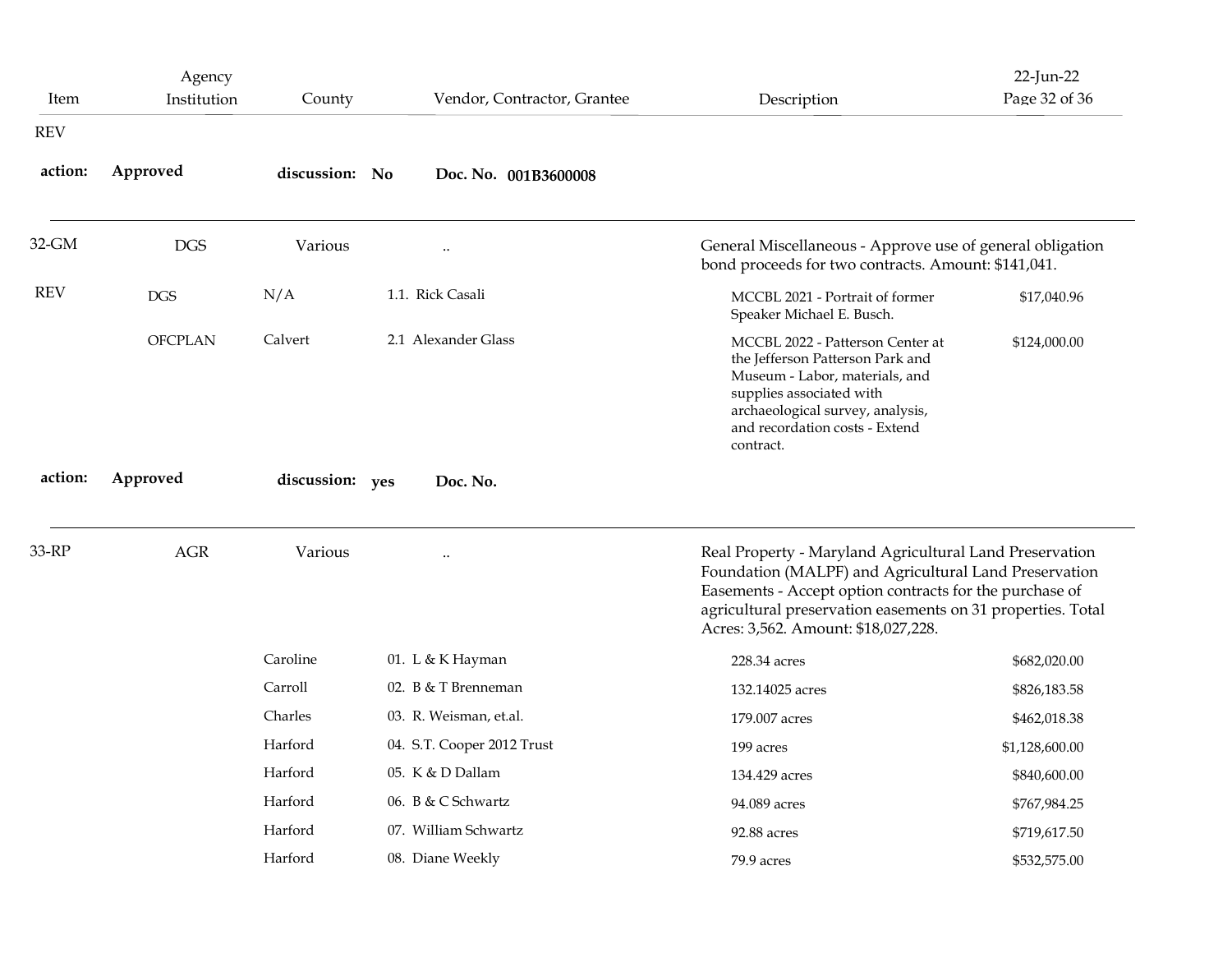| Item    | Agency<br>Institution | County         | Vendor, Contractor, Grantee    | Description                                                 | 22-Jun-22<br>Page 33 of 36 |
|---------|-----------------------|----------------|--------------------------------|-------------------------------------------------------------|----------------------------|
|         |                       | Montgomery     | 09. Peter Driscoll             | 91.91 acres                                                 | \$668,250.00               |
|         |                       | St. Mary's     | 10. W & M Lyon                 | 71.68 acres                                                 | \$510,750.00               |
|         |                       | Washington     | 11. Brent Horst, et. al.       | 119.19 acres                                                | \$559,991.25               |
|         |                       | Washington     | 12. K. Winders Revocable Trust | 241.656 acres                                               | \$1,153,194.00             |
|         |                       | Wicomico       | 13. P & M Wells                | 54.38 acres                                                 | \$230,475.00               |
|         |                       | Anne Arundel   | 14. P & S Vignola              | 104 acres (unrestricted lots)                               | \$1,147,500.00             |
|         |                       | Charles        | 15. D & C Long                 | 82.7136 acres (unrestricted lots)                           | \$187,941.28               |
|         |                       | Charles        | 16. Pomon Key Point Farm       | 213.6 acres (unrestricted lots)                             | \$854,400.00               |
|         |                       | Charles        | 17. T & T Tippett              | 82.749 acres (unrestricted lots)                            | \$198,597.60               |
|         |                       | Dorchester     | 18. V. Phillips, III, et al.   | 247.58 acres (unrestricted lots)                            | \$842,184.71               |
|         |                       | Somerset       | 19. J & J AG, LLC              | 76.946 acres (unrestricted lots)                            | \$279,000.00               |
|         |                       | Talbot         | 20. Hutchison Bros., G.P.      | 96.472 acres (unrestricted)                                 | \$539,313.45               |
|         |                       | Carroll        | 21. Sandra K. Airing, et. Al.  | 19.56 acres (Lot waiver)                                    | \$92,800.00                |
|         |                       | Carroll        | 22. T. Moritz & T. Bower       | 29.721 acres (Lot waiver)                                   | \$158,900.00               |
|         |                       | Carroll        | 23. T. Hatfield                | 112.958 acres (Lot waiver)                                  | \$621,364.80               |
|         |                       | Carroll        | 24. C & C Jeffcoat             | 20.88 acres (Lot waiver)                                    | \$131,600.00               |
|         |                       | Cecil          | 25. D & E Byerly               | 95.75 acres (Lot waiver)                                    | \$625,500.00               |
|         |                       | Charles        | 26. R & B Bealle               | 89.846 acres (Lot waiver)                                   | \$222,115.00               |
|         |                       | Charles        | 27. K. Gladwell                | 67.211 acres (Lot waiver)                                   | \$192,011.90               |
|         |                       | Frederick      | 28. J. Bauer & A. Fleming      | 182.5214 acres (Lot waiver)                                 | \$900,079.70               |
|         |                       | Kent           | 29. D & E Coleman              | 191.7 acres (Lot waiver)                                    | \$894,394.00               |
|         |                       | Wicomico       | 30. M & D Harcum               | 174.91 acres (Lot waiver)                                   | \$656,250.00               |
|         |                       | Worcester      | 31. Taylor Revocable Trust     | 74.69 acres (Lot waiver)                                    | \$134,442.00               |
| action: | Approved              | discussion: No | Doc. No.                       |                                                             |                            |
| 34-RP   | $\rm{AGR}$            | Montgomery     | Eric C. Des Spates             | Real Property - Approve a release of ±10.0736 acres of land |                            |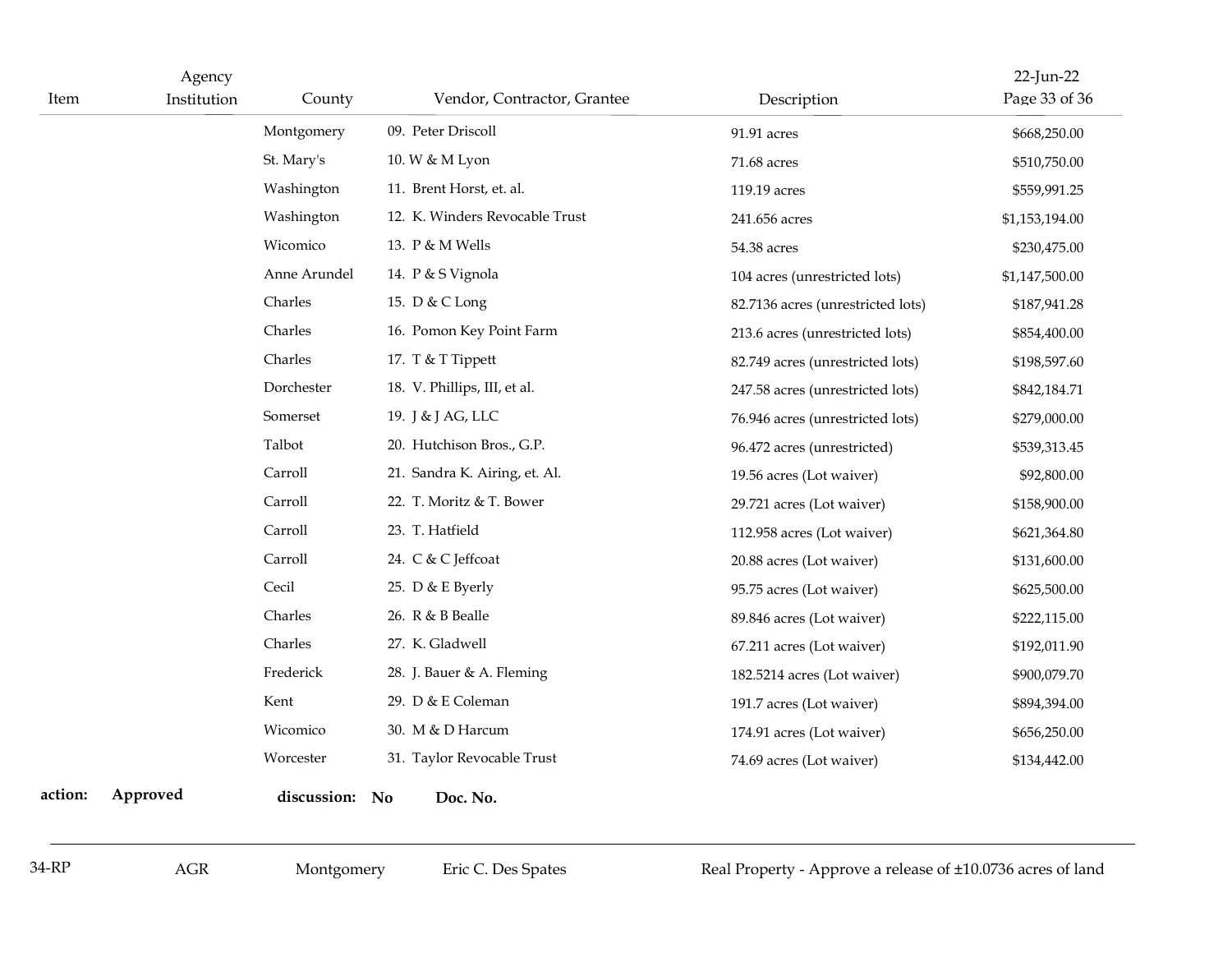| Item                | Agency<br>Institution | County                | Vendor, Contractor, Grantee  | Description                                                                                                                                                                                                                                                                                                                                                                                                                                                                                                              | 22-Jun-22<br>Page 34 of 36 |
|---------------------|-----------------------|-----------------------|------------------------------|--------------------------------------------------------------------------------------------------------------------------------------------------------------------------------------------------------------------------------------------------------------------------------------------------------------------------------------------------------------------------------------------------------------------------------------------------------------------------------------------------------------------------|----------------------------|
|                     |                       |                       |                              | from the operation and effect of the existing agricultural<br>preservation easement in exchange for ±10.0736 acres of<br>contiguous land to be added to the existing agricultural<br>preservation easement area by amending the Easement.<br>Amount: \$0.                                                                                                                                                                                                                                                                |                            |
| action:             | Approved              | discussion: No        | Doc. No.                     |                                                                                                                                                                                                                                                                                                                                                                                                                                                                                                                          |                            |
| 35-RP<br><b>REV</b> | <b>DGS</b>            | <b>Baltimore City</b> | 907 - 909 Druid Hill, LLC    | Real Property - Approve the Maryland Dept. of Health,<br>Juvenile Services Transfer of property, improved, known<br>as the William Donald Schaefer House, a former special<br>residential treatment facility at 907 and 909 Druid Park<br>Lake Drive, Baltimore City, previosuly delcared surplus<br>(Prior Item: DGS 26-RP, BPW 12/2/20) Amount - 907<br>Druid Park Lake Drive, Baltimore City: \$489,333.33;<br>Amount - 909 Druid Park Lake Drive, Baltimore City:<br>\$244,666.67). Total Revenue Amount: \$734,000. |                            |
| action:             | Approved              | discussion: yes       | Doc. No.                     |                                                                                                                                                                                                                                                                                                                                                                                                                                                                                                                          |                            |
| 36-LL               | CANALPLAC             | Allegany              | Allegany Law Foundation, LLC | Landlord Lease - 390 sq. ft., office space - Canal Place<br>Preservation Development Authority - Approve lease<br>renewal (Western Maryland Railway Station 4th Floor, Rm<br>404, 13 Canal Street, Room 301, Cumberland). Term:<br>$7/1/22$ - $6/30/24$ (w/one 2-year renewal option). Annual<br>Rent: \$4,965.                                                                                                                                                                                                          |                            |
| action:             | Approved              | discussion: No        | Doc. No.                     |                                                                                                                                                                                                                                                                                                                                                                                                                                                                                                                          |                            |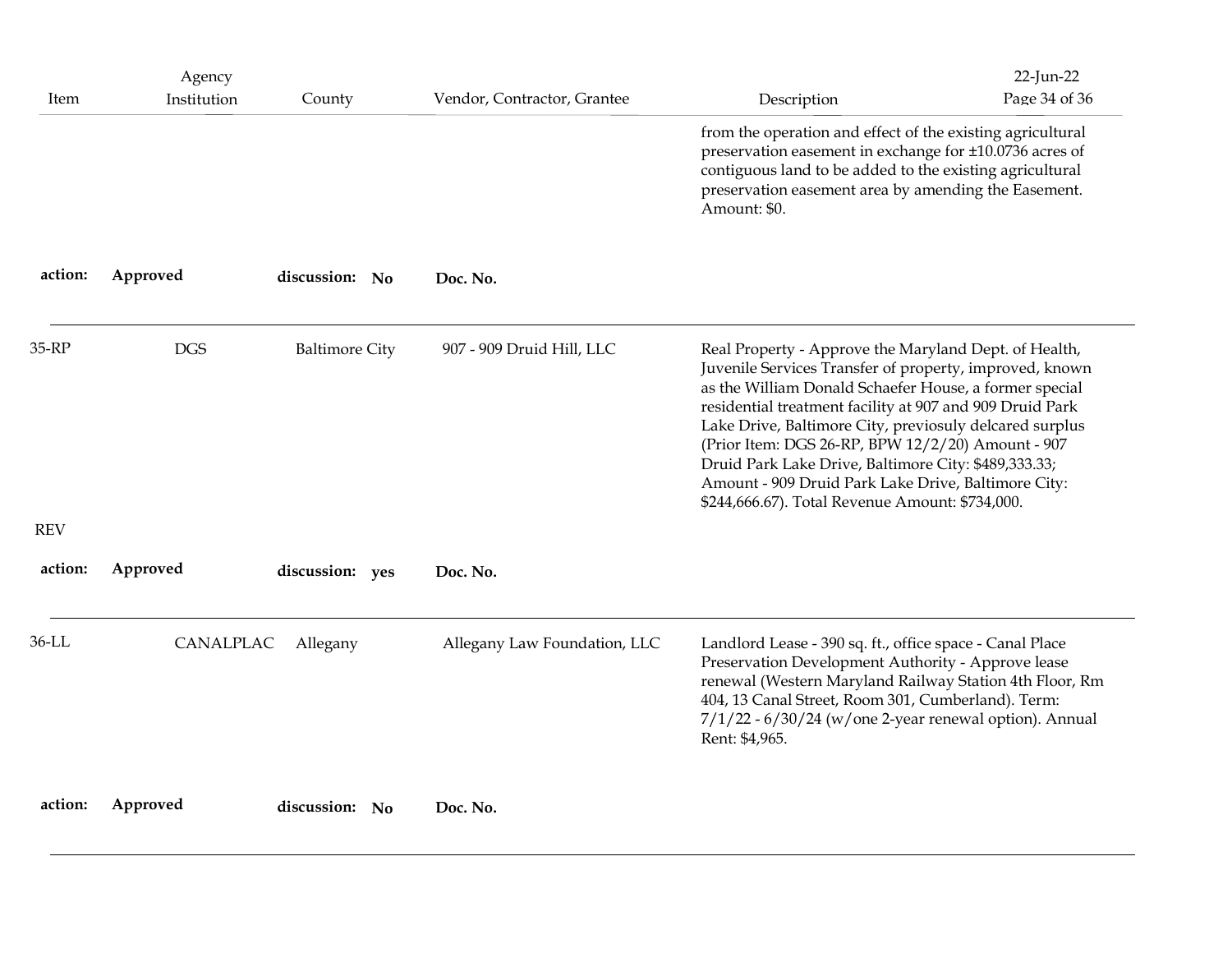|                  | Agency                   |                       | Vendor, Contractor, Grantee               |                                                                                                                                                                                                                                                                                           | 22-Jun-22     |
|------------------|--------------------------|-----------------------|-------------------------------------------|-------------------------------------------------------------------------------------------------------------------------------------------------------------------------------------------------------------------------------------------------------------------------------------------|---------------|
| Item<br>$37$ -LL | Institution<br>CANALPLAC | County<br>Allegany    | Allegany County Tourism                   | Description<br>Landlord Lease - 207 sq. ft., office space - Canal Place<br>Preservation Development Authority - Approve lease<br>renewal (Western Maryland Railway Station 3rd Floor, Rm<br>308, 13 Canal Street, Room 301, Cumberland). Term:<br>7/1/22 - 6/30/23. Annual Rent: \$2,716. | Page 35 of 36 |
| action:          | Approved                 | discussion: No        | Doc. No.                                  |                                                                                                                                                                                                                                                                                           |               |
| $38$ -LL         | <b>EDUC</b>              | Baltimore             | Morgan State University                   | Landlord Lease - 18,000 sq. ft., office space - Workforce<br>and Technology Center - Approve lease for administrative<br>use while Morgan is undergoing a capital construction<br>project on campus (2301 Argonne Drive, Baltimore). Term:<br>7/1/22 - 6/30/23. Annual Rent: \$220,500.   |               |
| action:          | Approved                 | discussion: No        | Doc. No.                                  |                                                                                                                                                                                                                                                                                           |               |
| 39-LT            | PS                       | <b>Baltimore City</b> | 215 East Fayette Street Properties,<br>LP | Tenant Lease - Parking surface (4 spaces) for employees of<br>the Special Operation Unit Task Force - Approve lease<br>renewal (215 East Fayette Street, Baltimore). Term:<br>7/1/22 - 6/30/24. Annual Rent: \$6,678.                                                                     |               |
| action:          | Approved                 | discussion: No        | Doc. No.                                  |                                                                                                                                                                                                                                                                                           |               |
| $40-LT$          | <b>JUD</b>               | Worcester             | Mayor and City Council of Ocean<br>City   | Tenant Lease - 10,644 sq. ft., Court room and office space<br>for the District Court, including parking spaces (6505<br>Coastal Highway, Ocean City). Term: 7/10/22 - 7/9/32<br>(w/one 10-year renewal option). Annual Rent: \$145,291.                                                   |               |